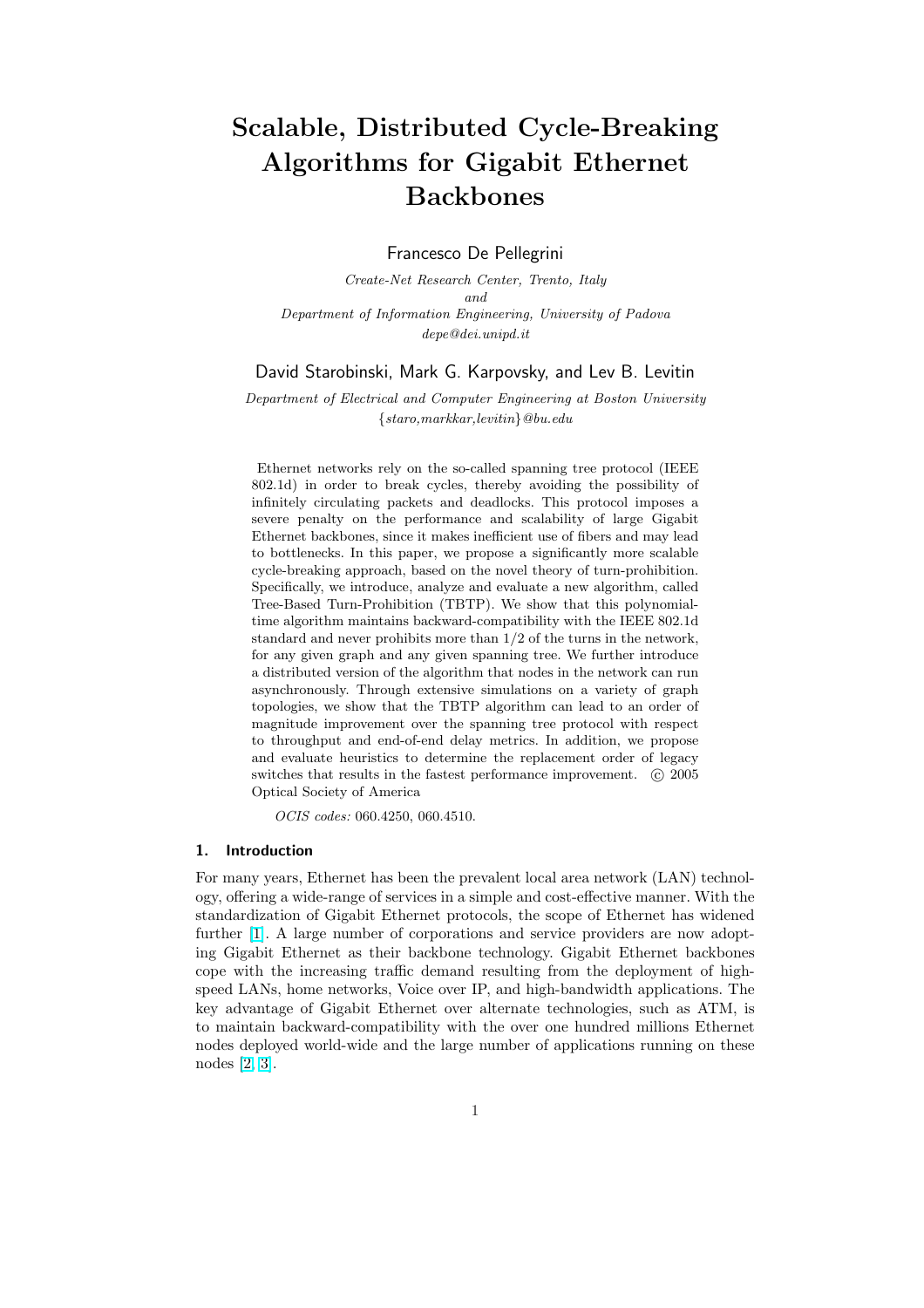Gigabit Ethernet has the same plug-and-play functionalities as its Ethernet (10 Mb/s) and Fast Ethernet (100 Mb/s) precursors, requiring minimal manual intervention for connecting hosts to the network. In addition, Gigabit Ethernet relies on full-duplex technologies and on a flow control (backpressure) mechanism that significantly reduce the amount of congestion and packet loss in the network [1, 4]. More specifically, the flow control mechanism (IEEE 802.3x) prevents switches from loosing packets due to buffer overflow. This protocol makes use of *Pause* messages, whereby a congested receiver can ask the transmitter to suspend (pause) its transmissions. Each Pause message includes a timer value that specifies how lon[g](#page-19-0) [th](#page-20-0)e transmitter needs to remain quiet.

Currently, the network topology for Gigabit Ethernet follows the traditional rules of Ethernet. The spanning tree protocol (IEEE 802.1d) is used to avoid the occurrence of any cycle in the networks, thus pruning the network into a tree topology [5].

The reasons for breaking cycles are two-fold. The first is to avoid broadcast packets (or packets with unknown destination) from circulating forever in the network. Unlike IP, Ethernet packets do not have a Time-to-Live (TTL) field. Moreover, Eth[ern](#page-20-0)et switches must be transparent, which means that they are not allowed to modify headers of Ethernet packets.

The second reason is to prevent the occurrence of deadlocks as a result of the IEEE 802.3x flow control mechanism [6]. Such deadlocks may occur when Pause messages are sent from one switch to another along a circular path, leading to a situation where no switch is allowed to transmit. The use of a spanning tree precludes this problem, since deadlocks cannot arise in an acyclic network [7].

The spanning tree protocol works [we](#page-20-0)ll in LAN networks, which are often organized hierarchically and under-utilized [8]. However, it imposes a severe penalty on the performance and scalability of large Gigabit Ethernet backbones, since a spanning tree allows the use of only one cycle-free path in the entire netw[or](#page-20-0)k. As pointed out by the Metro Ethernet Forum, an industry-wide initiative promoting the use of optical Ethernet in metropolit[an](#page-20-0) area networks, this leads to inefficient utilization of expensive fiber links and may result in uneven load distribution and bottlenecks, especially close to the root [9, 10].

One of the current approaches to address this issue is to overlay the physical network with logical networks, referred to as virtual LANs [5]. A spanning tree instance is then run separately for each virtual LAN (or group of virtual LANs). This approach of maintaining multiple sp[annin](#page-20-0)g trees can add significant complexity to network management and be very CPU-intensive [9]. Other approaches based on multiple spanning trees are described in [11, 12].

In this paper, we propose a significantly more scalable approach, based on the novel theory of turn-prohibition [13, 14], in order to solve the cycle-breaking problem in Gigabit Ethernet backbones. Turn-prohibition is [mu](#page-20-0)ch less restrictive than linkprohibition, the approach employed to c[onstruct](#page-20-0) a spanning tree. The main idea is to consider pairs of links around nodes, referred to as turns [15], and show that all the cycles in a network can be [broken](#page-20-0) through the prohibition of carefully selected turns in the network (a turn  $(a, b, c)$  around node b is prohibited if no packet can be forwarded from link  $(a, b)$  to link  $(b, c)$ ).

One of the main challenges in making use of the turn-pro[hibi](#page-20-0)tion approach is to maintain backward-compatibility with the IEEE 802.1d standard. Our main contribution in this paper is to propose and analyze a novel algorithm, called Tree-Based Turn-Prohibition (TBTP), that addresses this issue. This algorithm receives a graph along with a spanning tree, as its input, and generates a set of prohibited turns, as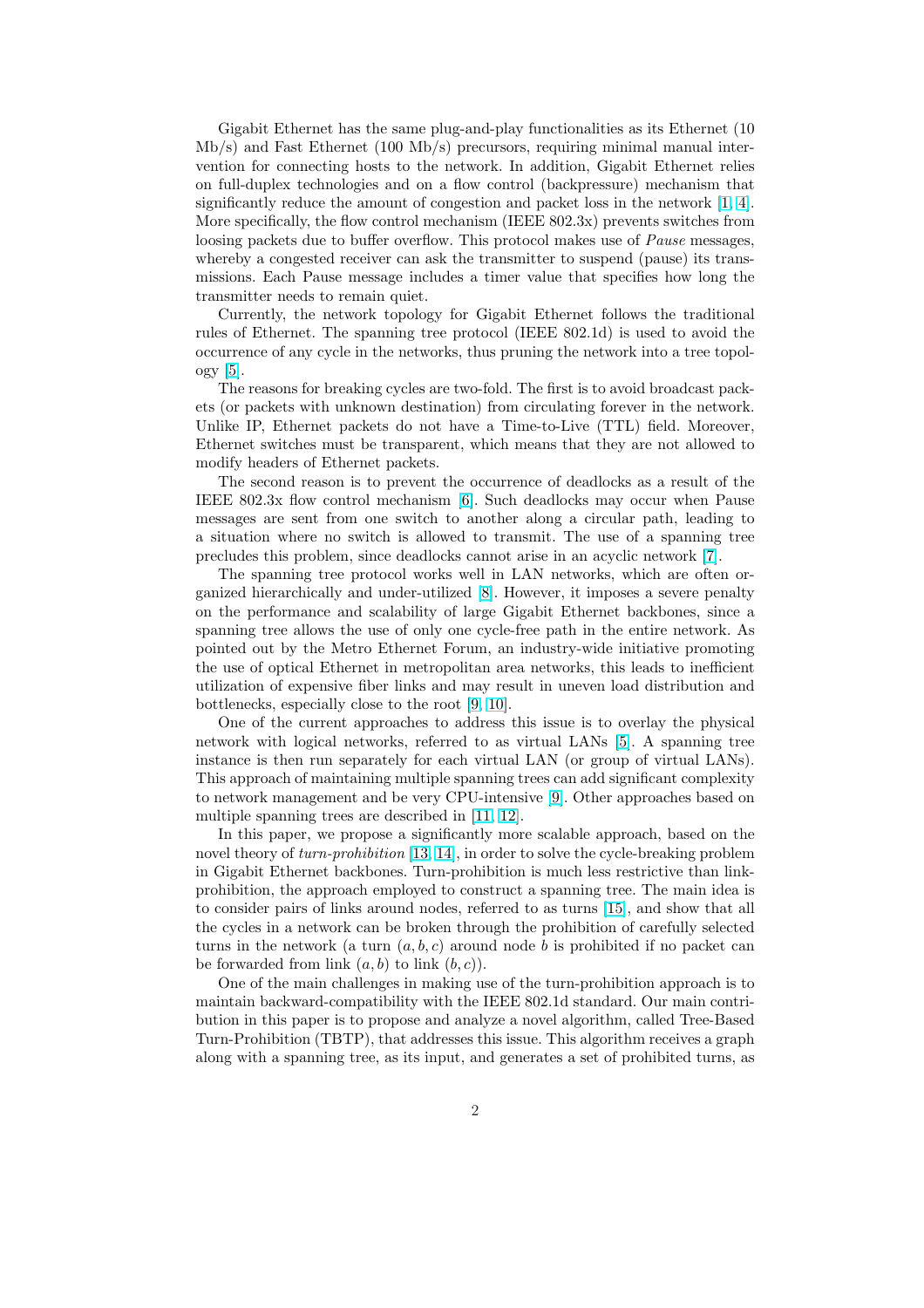its output.

The TBTP algorithm possesses several key theoretical properties. First, it breaks all the cycles in the networks and preserves connectivity. Second, it never prohibits turns along the given spanning tree. In particular, if the tree is generated by the IEEE 802.1d protocol, then legacy switches can gradually be replaced by switches capable of running turn-prohibition. Third, the algorithm prohibits at most 1/2 of the turns in the network. Thus, the total number of permitted turns in the network always exceeds the total number of prohibited turns. This result is valid for any given graph and spanning tree on it. Furthermore, it is generalizable to weighted graph topologies. In this latter case, the algorithm guarantees that the total weight of permitted turns always exceeds the total weight of prohibited turns in the network. We note that the constraint of permitting all the turns along a given spanning tree is critical for backward-compatibility. Without this constraint, a tighter bound on the fraction of prohibited turns can been achieved, namely 1/3 [13, 14]. Finally, we show that the TBTP algorithm can be implemented in a distributed fashion and the number of messages exchanged on each link is independent of the network size (assuming that the maximum degree of the graph is fixed).

The rest of this paper is organized as follows. In Section [2, we](#page-20-0) give a brief overview of the IEEE 802.1d protocol and discuss related work. In Section 3, we introduce the TBTP algorithm, prove its main properties, and analyze its worstcase time complexity. In Section 4, we present a distributed version of the TBTP algorithm. In Section 5, we provide a general framework for maintaining backwardcompatibility in an heterogeneous network composed of both "intelligent" swi[tc](#page-4-0)hes, capable of running turn-prohibition, and legacy switches. We also propose heuristics to determine the order in whic[h l](#page-9-0)egacy switches should be replaced in order to achieve the fastest p[erf](#page-11-0)ormance improvement. In Section 6, we present numerical results, comparing the TBTP algorithm with the standard spanning tree algorithm and an earlier turn-prohibition approach called Up/Down [16]. Through extensive simulations on a variety of graph topologies, we show that the TBTP algorithm significantly outperforms the two other schemes with res[pe](#page-14-0)ct to throughput and end-to-end delay metrics. The last section is devoted to concluding remarks.

### 2. Background and Related Work

# 2.A. The Spanning Tree Algorithm (IEEE 802.1d)

The spanning tree algorithm, first proposed in the seminal paper of [17], is the standard for interconnecting LANs, according to the IEEE 802.1d protocol.

This algorithm requires a unique identifier (ID) for every switch and every port within a switch. Using a distributed procedure, it elects the switch with the smallest ID as the root. A spanning tree is then constructed, based on the shortes[t pa](#page-21-0)th from each switch to the root (switch and port IDs are used to break ties).

Every switch brings the ports connected to its parent and children into a forwarding state. All remaining ports are placed in a *blocking* state. Ports in the forwarding state are used to forward data frames, while ports in the blocking state can only be used for forwarding signaling messages between switches.

Packet forwarding is based on a backward–learning process. When a switch receives a packet from a certain host  $S$ , via one of its active ports  $P$ , it assumes that the same port can be used in the reverse direction to forward packets to host  $S$ . This way, each switch progressively constructs a table, maintained in a local cache, that maps each destination with its corresponding port in the switch. Note that cache entries are valid only for a limited amount of time, determined by an associated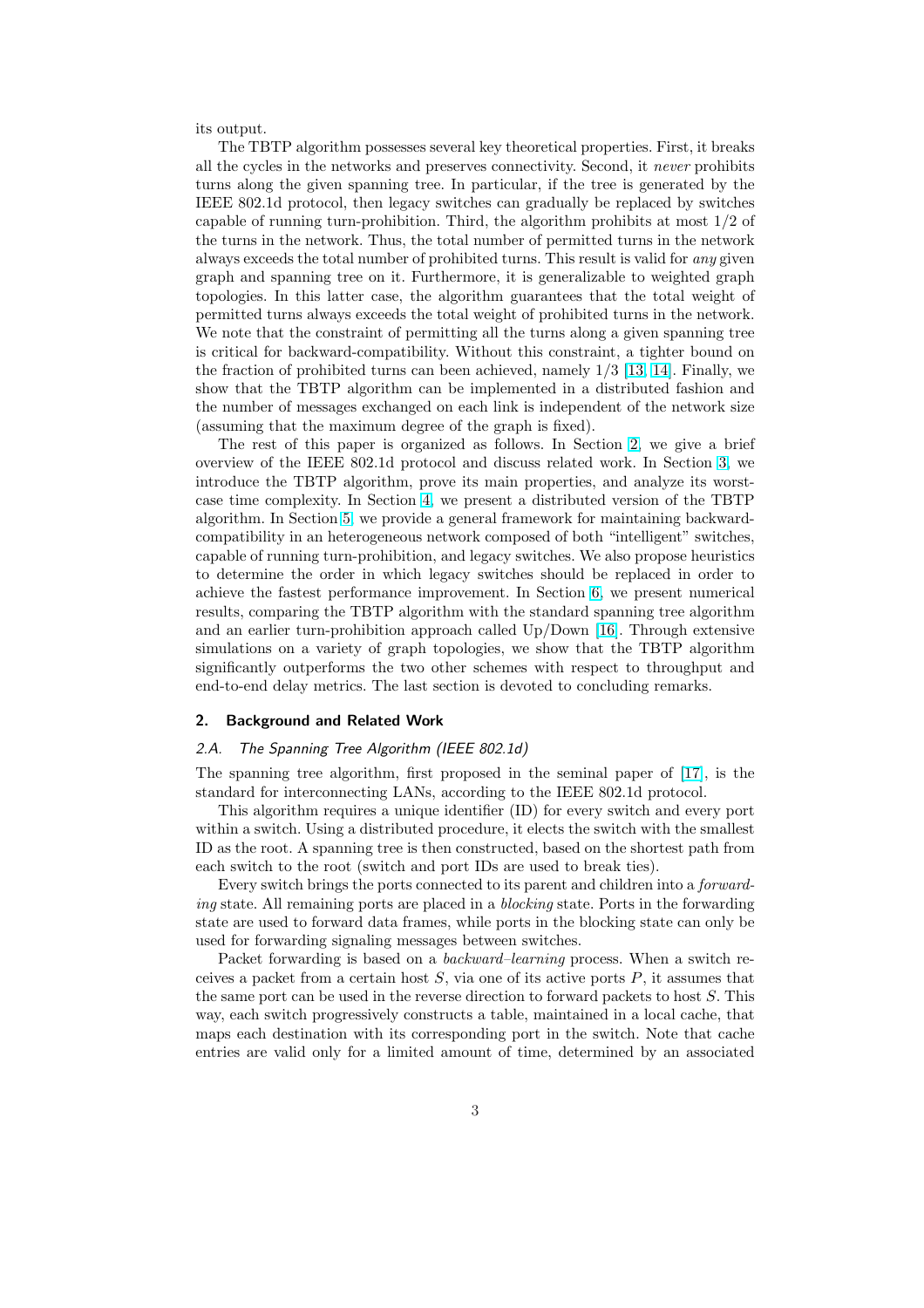timer. If the destination of a packet is unknown, then the packet is forwarded over all active ports except the incoming one. This action is commonly referred to as flooding or broadcast.

Newer versions of the spanning tree protocol include the rapid spanning tree protocol (RSTP) (IEEE 802.1w) that increases the speed of convergence of the original algorithm. RSTP takes advantage of the presence of point-to-point links and is tailored for optical backbones. Doing so, the convergence speed scales down from the order of tens of seconds to the order of hundreds of milliseconds. Recent work, however, indicate that RSTP may exhibit undesirable count-to-infinity behavior [18].

#### 2.B. Improvements

Several enhancements have been proposed in the literature in order to mitigate congestio[n n](#page-21-0)ear the root of the tree.

The Distributed Load Sharing (DLS) technique enables use of some of the links not belonging to the tree [19, 20]. Under specific topological constraints, this technique can provide alternate paths to the spanning tree, thus helping to relieve local congestion. In general, however, no guarantee is provided on the overall performance improvement of the network.

A recent improvement [over th](#page-21-0)e DLS idea is proposed in [21]. This work devises a backward-compatible scheme, called STAR (Spanning Tree Alternate Routing), that finds alternate paths shorter than paths on the spanning tree, for any additive metric. It also introduces optimization techniques to determine which legacy switches should be candidates for replacement by new swit[ches](#page-21-0). As with previous DLS solutions, the STAR scheme does not provide bounds on the amount of prohibited resources in the network and does not address the problem of deadlocks caused by the IEEE 802.3x protocol. Readers are referred to [21] for other previous work related to the STAR protocol.

In [22], a solution, based on the technique of diffusing computation, is proposed in order to avoid infinite packet loops. Unfortunately, this solution is not backward-compatible with the IEEE 802.1d protocol and doe[s no](#page-21-0)t address the issue of deadlocks.

A s[che](#page-21-0)duling approach, suitable for a lossless Gigabit Ethernet LAN, is proposed in [6] in order to avoid deadlocks. Although this solution avoids changes in the headers of Ethernet frames, it requires the replacement of all the switches in the network and is inherently incompatible with the spanning tree approach.

Our contribution substantially differs from previous work by providing a provable bo[und](#page-20-0) on the amount of prohibited resources (turns) in the network. Moreover, the TBTP algorithm that we propose is a general graph-theoretic approach for breaking cycles in networks. This algorithm is, thus, application-independent and can be used to avoid both infinite packet loops and deadlocks. Finally, our proposed algorithm is purposefully designed to be backward-compatible, as it relies on the spanning tree generated by the IEEE 802.1d protocol.

A preliminary version of this paper appeared in [23]. The main addition of the current paper is in the introduction, analysis, and performance evaluation of the distributed version of the TBTP algorithm. This algorithm differs from previous distributed turn-prohibition algorithms [16, 24] by providing bounds on the fraction of prohibited turns and guaranteeing backward-com[pati](#page-21-0)bility.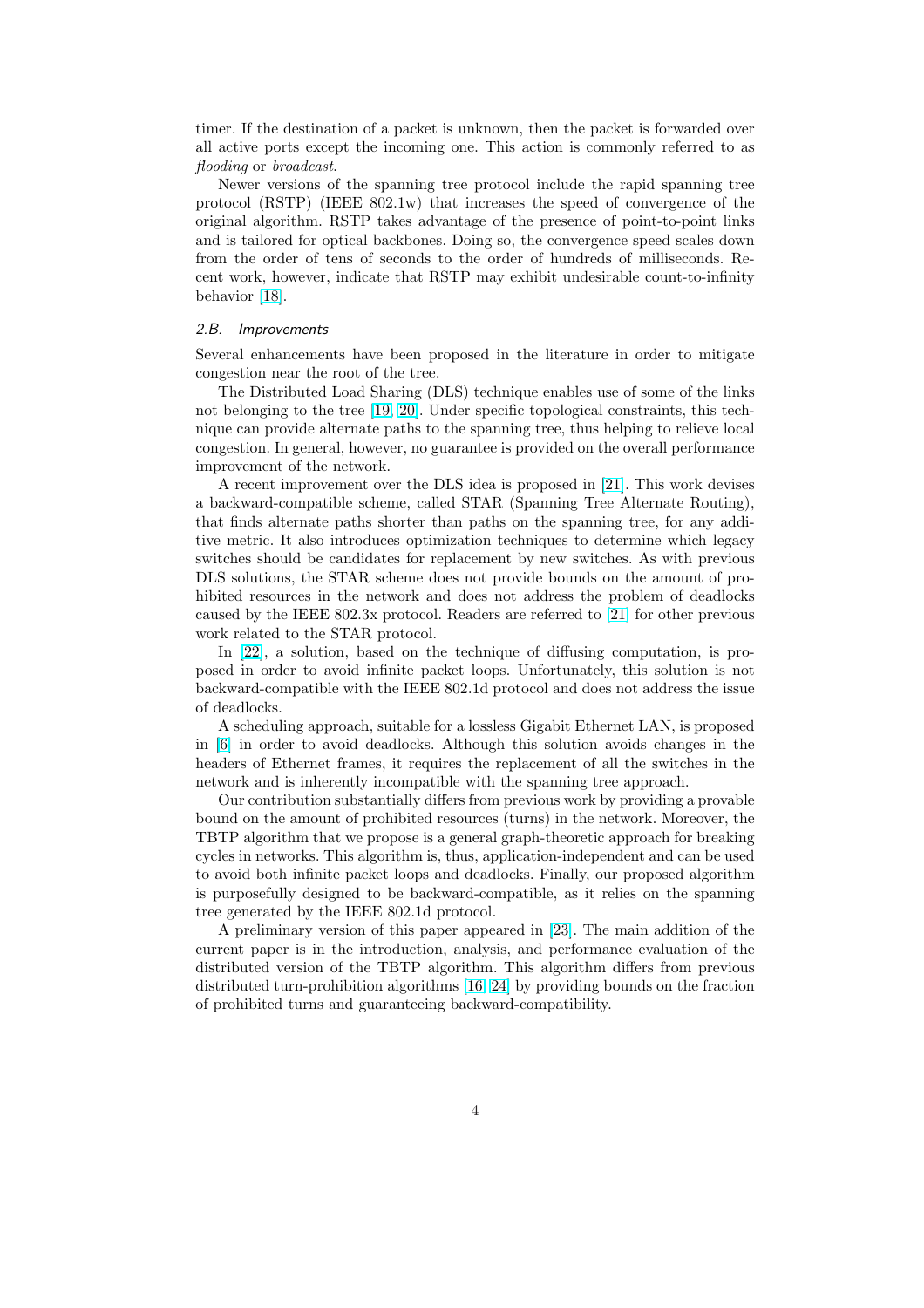<span id="page-4-0"></span>

Fig. 1. (a) Example of a graph G. (b) Solution of the Up/Down algorithm for graph G. Tree-links are represented by solid lines and cross-links by dashed lines. Arcs represent prohibited turns (six turns are prohibited in total).

# 3. Scalable Cycle-Breaking Algorithms

In this section, we present the Tree-Based Turn-Prohibition (TBTP) algorithm for breaking cycles in a scalable manner in Gigabit Ethernet Networks. We also briefly review an earlier turn-prohibition algorithm called  $Up/Down$  [16] and discuss the theoretical advantages of TBTP over that algorithm. Beforehand, we introduce our network model and notations, and provide a formal statement of the problem.

#### 3.A. Model

We model a Gigabit Ethernet network by a directed graph  $G(V, E)$  where V is a set of nodes (vertices) representing switches and  $E$  is a set of links (edges). We do not consider end-hosts, since they would just be leaves on the graph. We restrict our attention to bi-directional network topologies, that is, networks where nodes are connected by full-duplex links. It is worth noting that essentially all modern Gigabit Ethernet networks make use of full-duplex links (in contrast to the original Ethernet where nodes were communicating over a shared medium link).

We define a cycle to be a path whose first and last links are the same, for instance,  $(n_1, n_2, n_3, \ldots, n_{\ell-1}, n_\ell, n_1, n_2)$ . Our goal is to break all such cycles in the underlying graph in order to avoid deadlocks and infinitely circulating packets.

Note that the literature in graph-theory typically defines a cycle as a path such that the initial and final nodes in the path are the same [25]. We refer to this latter definition as a cycle of nodes. A spanning tree breaks all cycles of nodes in a graph.

Breaking all cycles of nodes is, however, unnecessary in general. For instance, referring to Figure 1(a), the path  $(5, 1, 4, 3, 1, 4)$  contains a cycle, while the path  $(5, 1, 4, 3, 1, 2)$  does not (although it contains a cycle o[f no](#page-21-0)des). A cycle is, thus, created only when the same buffer or port is traversed twice, in the same direction. In particular, a path may traverse several times the same node without creating a cycle.

A pair of input-output links around a node is called a turn. The three-tuple  $(i, j, k)$  will be used to represent a turn from link  $(i, j)$  to link  $(j, k)$ , with  $i \neq k$ . For instance, in Fig. 1(a), the three-tuple  $(2,1,3)$  represent the turn from link  $(2,1)$  to link  $(1, 3)$  around node 1.

Due to the symmetrical nature of bi-directional graphs, we will consider the turns  $(i, j, k)$  and  $(k, j, i)$  to be the same turn. As shown in the sequel, an efficient approach for breaking cycles in a network is based on the prohibition of turns. For example, in Fig.  $1(a)$ , prohibiting the turn  $(2, 1, 3)$  means that no packet can be forwarded from link  $(2,1)$  to link  $(1,3)$  (and from link  $(3,1)$  to link  $(1,2)$ ). Note that turns involving leaves in the graph can always be permitted, since they do not belong to any cycle. We will denote by  $R(G)$  the set of all turns in the network. If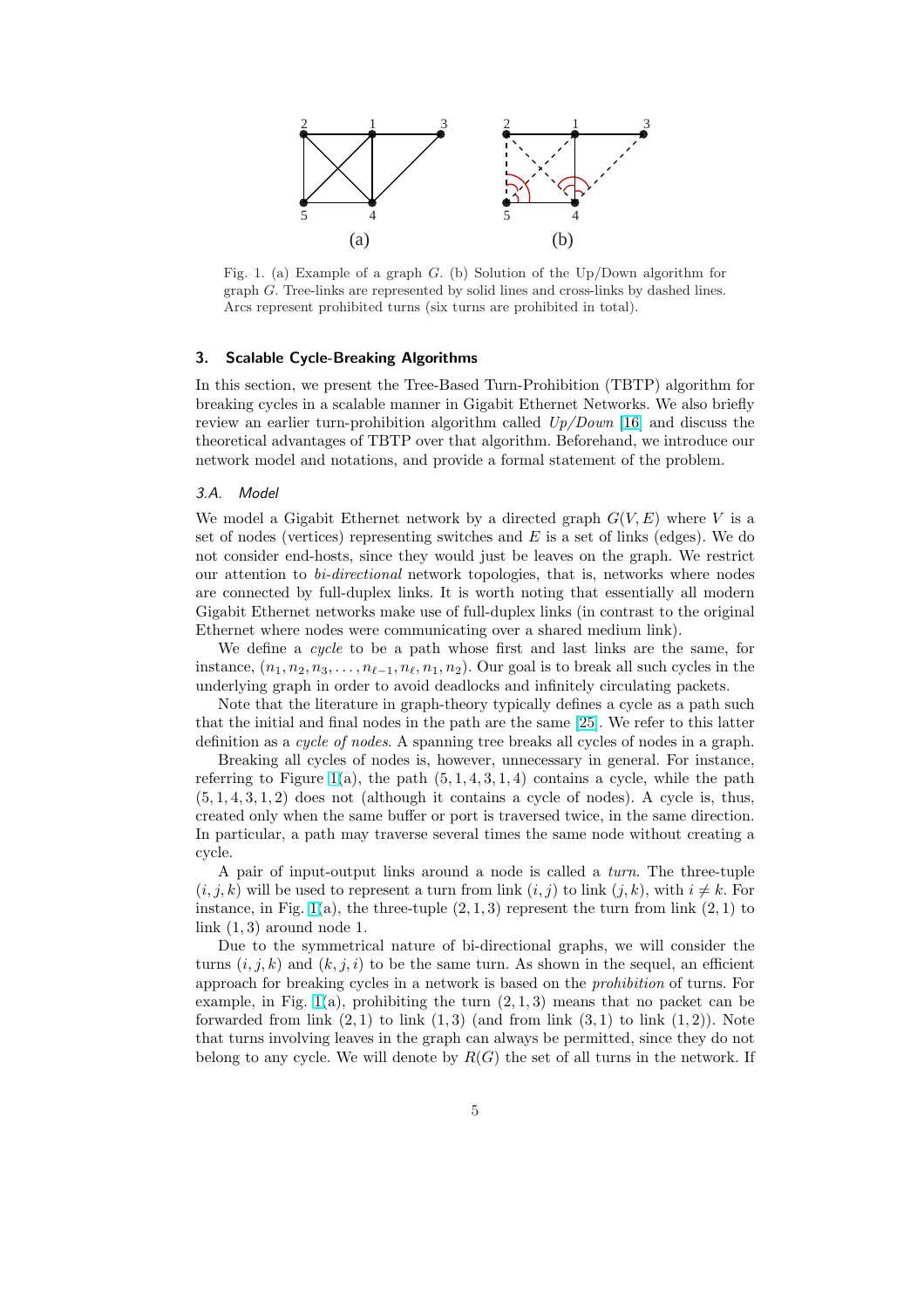the degree of each node *i* is  $d_i$ , then  $|R(G)| = \sum_{i=1}^{|V|} d_i (d_i - 1)/2$ .

#### 3.B. Statement of the Problem

Suppose a spanning tree  $T(G) = (V_T, E_T)$  providing connectivity for a graph G is given a-priori. We refer to links belonging to this tree as tree-links. Other links are referred to as cross-links.

Denote a set of prohibited turns by  $S_T(G)$ . Our goal is to determine a set  $S_T(G)$ , such that

- 1. Every cycle in the network contains at least one turn from  $S_T(G)$ , i.e., all the cycles in the network are broken.
- 2.  $S_T(G)$  contains a minimum number of elements.
- 3. All the turns between tree-links in  $T(G)$  are permitted.

Our problem, therefore, is to determine a minimal cycle-breaking set  $S_T(G)$ that does not include turns from  $T(G)$ . If the tree is generated by the IEEE 802.1d protocol, then the solution to this problem would allow us to gradually replace legacy switches by switches capable of running turn-prohibition. We present, now, two algorithms to address this problem. For simplicity of exposition, we first assume that all nodes in the network are intelligent nodes, that is, nodes capable of implementing turn-prohibition. We address backward-compatibility issues with legacy nodes in Section 5.

#### 3.C. Up/Down

A possible approach for the construction of a cycle-breaking set  $S_T(G)$ , is the socalled [up/](#page-11-0)down routing algorithm [16]. In this approach, a spanning tree  $T(G)$  is first constructed. Then, nodes are ordered according to the level at which they are located on the tree. The level of a node is defined at its distance (in number of hops) from the root. Nodes at the same level are ordered arbitrarily.

Once the nodes are ordered, a [lin](#page-20-0)k  $(i, j)$  is considered to go "up" if  $i > j$ . Otherwise, it is said to go "down". A turn  $(i, j, k)$  is referred to as an up/down turn if node if  $i > j$  and  $j < k$ . Respectively, a down/up turn is a turn such that  $i < j$  and  $j > k$ . Clearly, any cycle must involve at least one up/down turn and one down/up turn. Therefore, it is possible to break all the cycles in a graph by prohibiting all the down/up turns. This means that packets can be transmitted over cross-links as long as they are not forwarded over down/up turns. An illustration of the Up/Down algorithm is provided in Fig. 1(b).

The Up/Down routing algorithm achieves much higher performance than the simple spanning tree approach implemented by the IEEE 802.1d protocol, as shown by our simulations in Section 6. However, the performance of this algorithm depends critically on the selection of the spanning tre[e a](#page-4-0)nd its root node. In particular, it has been shown that the fraction of turns prohibited by this scheme, that is, the ratio  $|S_T(G)|/|R(G)|$ , can be arbitrarily close to 1 in some networks [13].

#### 3.D. The Tree-Based Turn-[Pro](#page-14-0)hibition (TBTP) Algorithm

We now introduce a novel cycle-breaking algorithm, called Tree-Based Turn-Prohibition (TBTP). This algorithm prohibits at most  $1/2$  of the [tur](#page-20-0)ns for any given graph G and spanning tree  $T(G)$ . This is in contrast with the Up/Down algorithm that does not provide any guarantees on the fraction of prohibited turns in the network.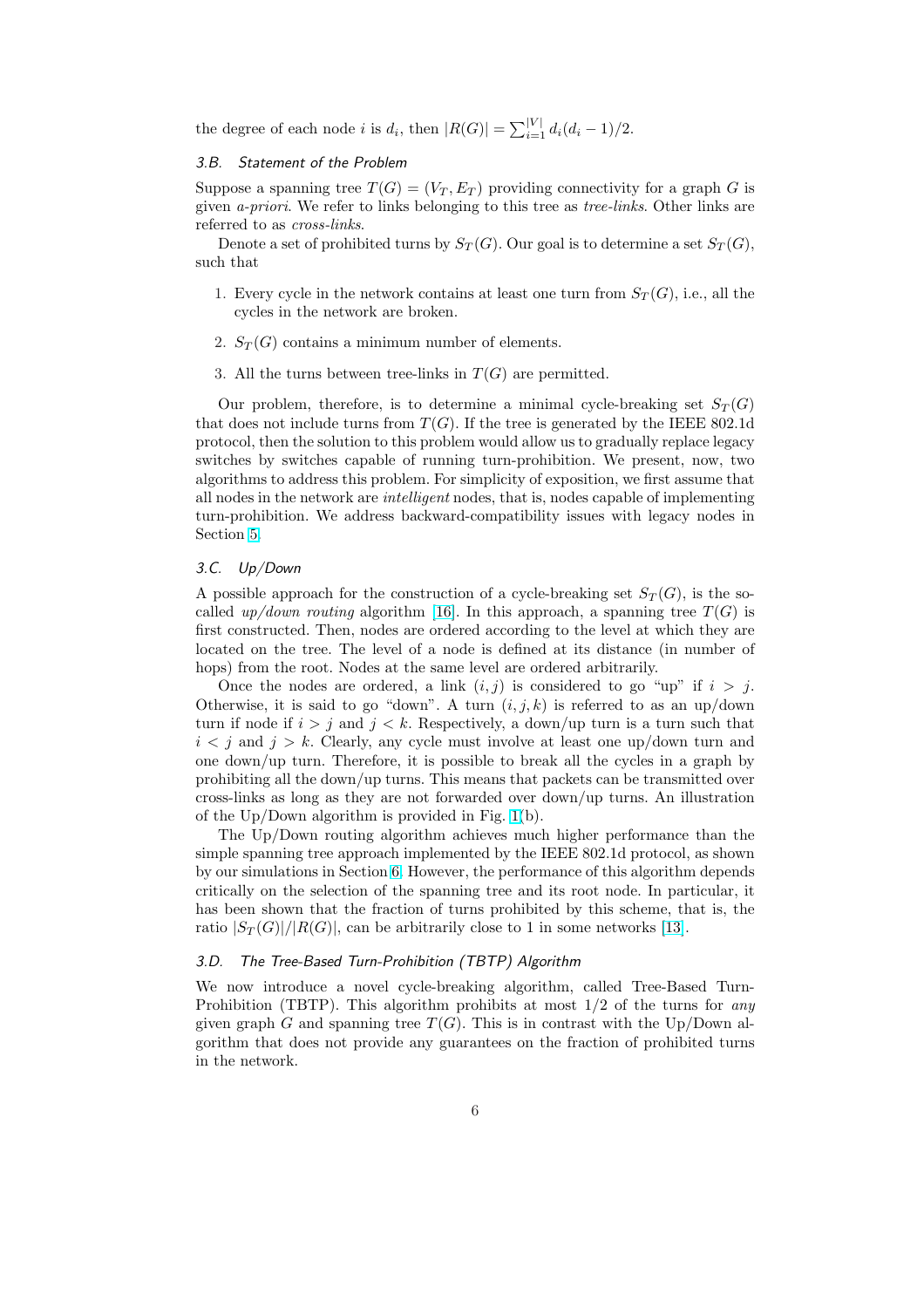<span id="page-6-0"></span>

Fig. 2. Successive steps of the TBTP algorithm and final result (five turns are prohibited in total).

# 3.D.1. The Algorithm

The TBTP algorithm is a greedy procedure that receives a graph G and an associated spanning tree  $T(G)$  as its arguments. At each iteration, the algorithm breaks all the cycles involving some selected node  $i^*$ . Towards this end, the algorithm prohibits all the turns around node  $i^*$  (except for turns between tree-links) and permits all turns of the type  $(i^*, j, k)$ , where  $(i^*, j)$  are cross-links originating from node *i*<sup>\*</sup>. All the cross-links connected to node *i*<sup>\*</sup> are then deleted and the procedure is repeated until all the nodes have been selected and no more cross-links remain. Following is a pseudo-code for the algorithm:

# Algorithm  $\mathbf{TBTP}(G, T(G))$ :

1. For each node  $i$ , that has adjacent cross-link(s), construct two sets of turns

$$
A(i) = \{(i, j, k) | (i, j) \in E \setminus E_T, (j, k) \in E\}
$$
  

$$
P(i) = \{(j, i, k) | (j, i) \in E \setminus E_T, (i, k) \in E\}
$$

- 2. Select node  $i^*$  maximizing  $|A(i)| |P(i)|$  (if there are multiple such nodes, choose one at random).
- 3. Add all the turns from  $P(i^*)$  into  $S_T(G)$ .
- 4. Delete all cross-links  $(i^*, j) \in E \backslash E_T$ , and repeat the procedure until all the cross-links have been deleted.

The intuition behind the node selection is as follows. Each node  $i$ , is associated with a potential set of permitted turns  $A(i)$  and a potential set of prohibited turns  $P(i)$ . At each iteration, the selected node is the one that maximizes the difference between the cardinality of the sets, namely  $|A(i)| - |P(i)|$ . We will show in the sequel that there always exists at least one node for which this difference is greater or equal to zero. Thus, this selection strategy guarantees that the algorithm prohibits at most 1/2 of the turns in the graph.

Figure 2 illustrates the algorithm. At the first step of the algorithm, the sets  $A(i)$  and  $P(i)$  are computed for each node i. For instance, for node 1, these sets are  $A(1) = \{(1, 5, 2), (1, 5, 4)\}$  and  $P(1) = \{(2, 1, 5), (3, 1, 5), (4, 1, 5)\}.$  The selected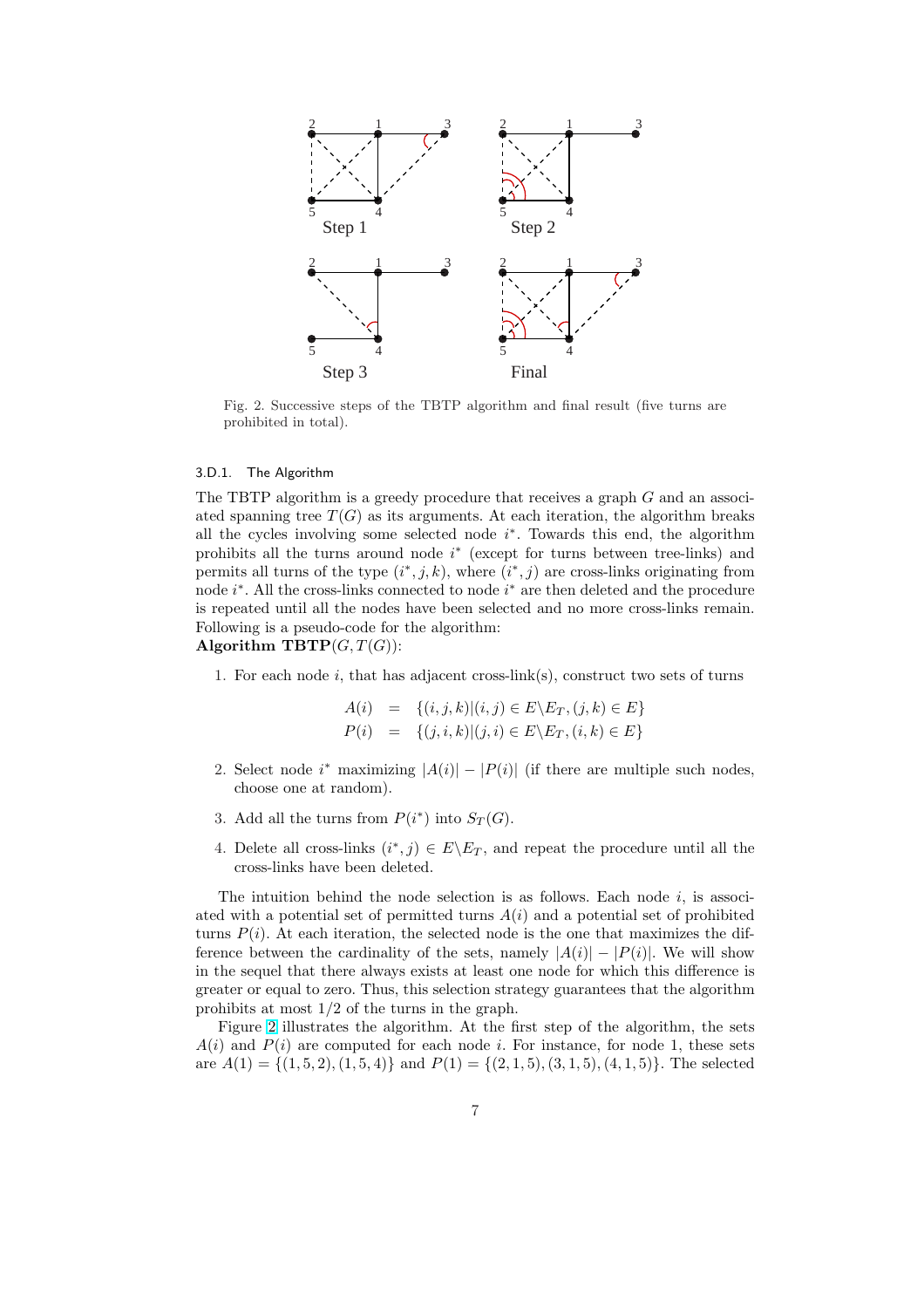<span id="page-7-0"></span>node is node 3 for which  $|A(3)| - |P(3)| = 2$  (either node 2 or 5 could have been selected as well). As a result, turn  $(1, 3, 4)$  is prohibited. The procedure is then repeated, but without cross-link  $(3, 4)$ . As shown in the figure, the procedure continues until no more cross-links remain. The final set of prohibited turns is  $S_T(G) = \{(1,3,4), (1,4,2), (1,5,2), (1,5,4), (2,5,4)\}\$  (other solutions are also possible). Thus, the algorithm ends up in prohibiting five turns which is one fewer than Up/Down.

3.D.2. Analysis

We now prove the main properties of the TBTP algorithm.

Theorem 1 The TBTP algorithm preserves network connectivity.

# Proof

The algorithm never prohibits turns between tree-links. Thus, network connectivity is provided by the spanning tree  $T(G)$ .

Theorem 2 The TBTP algorithm breaks all the cycles.

# Proof

If any cycle exists, then it must involve at least one cross-link. Thus, in order to prove the theorem, we need to show that a turn containing a cross-link cannot belong to any cycle.

The proof is by induction. The induction hypothesis is that each iteration of the algorithm, none of the turns around nodes previously selected, and containing a cross-link, belong to any cycle. This hypothesis is clearly true for the first node selected, say node  $i_1$ . This is because the TBTP algorithm prohibits all the turns of the type  $(j, i_1, k)$  around node  $i_1$ , where  $(j, i_1)$  are cross-links.

Now suppose that  $n-1$  nodes have already been selected and none of the turns, containing a cross-link, around these nodes belong to any cycle. The next chosen node is, say, node  $i_n$ . We distinguish between two types of turns around node  $i_n$ . First, we consider turns which contain a cross-link adjacent to one of the previously selected nodes. Some of these turns may have been permitted in one of the former steps of the algorithm, but can not lead to a cycle, by the induction hypothesis. Second, we consider the turns around node  $i_n$ , containing a cross-link, and that do not involve a previously selected node. The TBTP algorithm prohibits all these turns. As a consequence, the algorithm breaks all the remaining cycles that could have involved node  $i_n$  with one of its adjacent cross-links. The induction hypothesis is thus justified, and the proof of the theorem is complete.

We now show that the TBTP algorithm prohibits at most 1/2 of the turns in the network. We first prove the following lemma:

Lemma 1 At each step of the algorithm, the following inequality holds

$$
\sum_{i \in G} (|A(i)| - |P(i)|) \ge 0
$$

Proof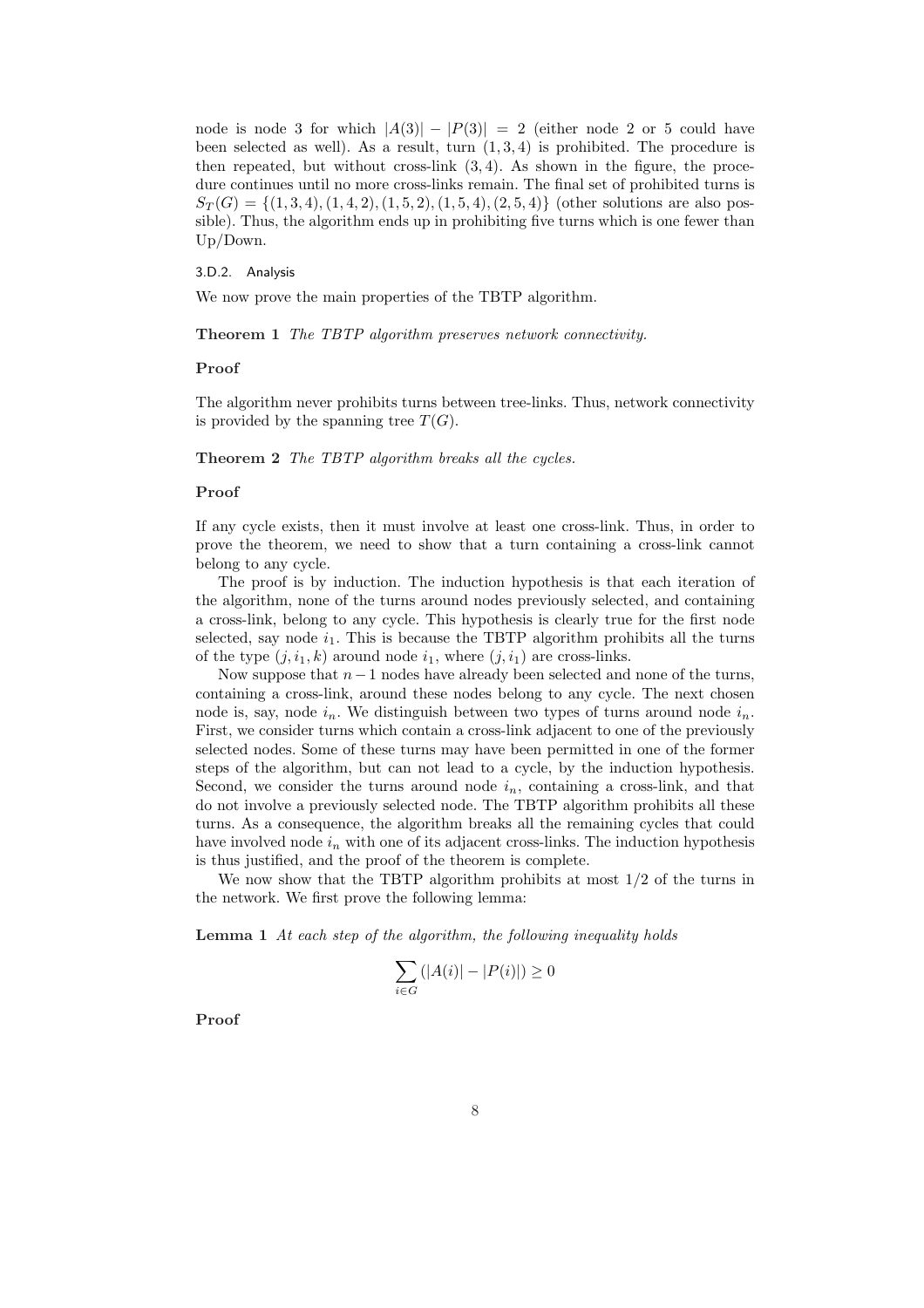Each turn  $(i, j, k)$ ,  $\{(i, j) \in E \setminus E_T, (j, k) \in E\}$ , can appear only once as a prohibited turn, namely in the set  $P(j)$ . On the other hand, the same turn will appear as a permitted turn in the set  $A(i)$ , and possibly also in the set  $A(k)$  if  $(i,k) \in E\setminus E_T$ . Thus, each turn is counted once in the set of prohibited turns and, at least, once in the set of permitted turns, thereby proving the lemma.

**Theorem 3** The TBTP algorithm prohibits at most  $1/2$  of the turns in the network.

# Proof

From Lemma 1, there must exist at least one node i for which the difference  $|A(i)| |P(i)|$  is greater or equal to zero. Since, at each step, the algorithm selects the node i<sup>∗</sup> that maximizes this difference, it is guaranteed that the number of permitted turns is greater or equal to the number of prohibited turns.

It is wort[h n](#page-7-0)oting that the number of turns permitted by the TBTP algorithm is actually strictly greater than the number of prohibited turns. This is because turns between tree-links are all permitted as well.

# 3.D.3. Algorithm complexity

We next show that the TBTP algorithm has practical computational complexity.

**Theorem 4** The computational complexity of the TBTP algorithm is  $\mathcal{O}(|V|^2d^2)$ , where d represents the degree of graph  $G$  (i.e., the maximum degree of any node in the graph).

#### Proof

The analysis of the computational complexity can be broken down into the following components:

- 1. The construction of the spanning tree  $T(G)$ . This component has complexity  $\mathcal{O}(|V|d)$ .
- 2. Computations of the sets  $A(i)$  and  $P(i)$ . Computing the number of permitted/prohibited turns around any node i is of the order  $\mathcal{O}(d^2)$ . At each iteration of the algorithm, this computation is performed for all  $|V|$  nodes in the graph. Since the number of iterations is at most  $|V|$ , we obtain that the overall complexity of this component is  $\mathcal{O}(|V|^2 d^2)$ .
- 3. The selection of node  $i^*$ . At each iteration, the node that maximizes the difference  $|A(i)|-|P(i)|$  is selected, which requires  $\mathcal{O}(|V|)$  computations. Since there are at most |V| iterations, the complexity of this component is  $\mathcal{O}(|V|^2)$ .

We therefore obtain that the algorithm complexity is  $\mathcal{O}(|V|^2 d^2)$ .

Note that the above analysis assumes a straight-forward implementation of the algorithm. The computational complexity could be reduced by using advanced data structures, such as priority queues. Likewise, at each step of the algorithm, we do not have to repeat the computations of the set  $A(i)$  and  $P(i)$  for each node i, but only for a subset of the nodes.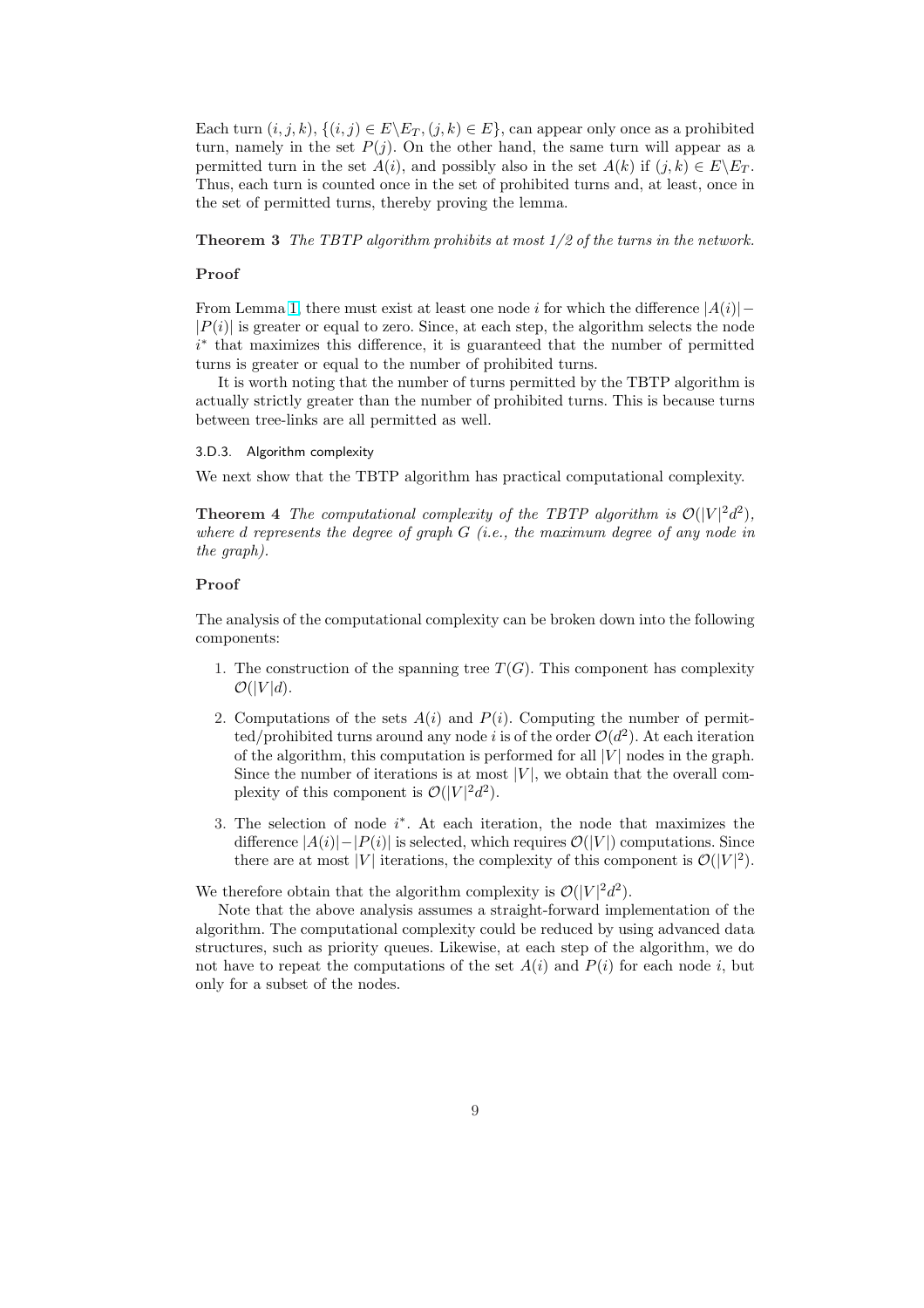#### <span id="page-9-0"></span>3.D.4. Extension for Weighted Graphs

So far, we have only considered the case of unweighted graphs. However, in switched Ethernet networks, different links may have different capacity, e.g., 100 Mb/s versus 1 Gb/s. Consequently, the relative importance of different turns vary as well.

In order to address this issue, we can extend our results to weighted graphs. Each turn  $(i, j, k)$  in the graph is associated with a weight  $w(i, j, k)$ . This weight can be set according to any metric of interest [14].

The TBTP algorithm for weighted graphs remains the same as for unweighted graphs. We just have to replace  $|A(i)|$  and  $|P(i)|$  by the sum of the weight of turns in the corresponding sets. Moreover, since the proof of Theorem 3 holds unchanged, we obtain the following result for weighted gr[aph](#page-20-0) topologies:

Corollary 1 The sum of the weights of prohibited turns by the TBTP algorithm is at most  $1/2$  of the sum of the weights of all turns in  $G$ .

As an illustration, consider the example of Fig. 2, but with the following distribution of weights for the turns:  $w(1, 3, 4) = 10$  and the weights of all other turns set to 1. In such a case, the algorithm would prohibit the following set of turns  $S_T(G) = \{(2,4,1), (2,4,3), (2,4,5), (3,4,1), (3,4,5), (2,5,1),$ 

 $(2, 5, 4)$ . The overall weight of the prohibited turn[s i](#page-6-0)s 7 which represents 25% of the total weight of the turns in the network.

#### 4. Distributed TBTP

# 4.A. The Algorithm

A direct implementation of the TBTP algorithm, as described in the previous section, requires each switch in the network to have global knowledge of the network topology. Such global knowledge can be obtained in a distributed fashion, if every switch broadcasts its list of neighbors (neighborhood list), to the entire network. In essence, this is the approach implemented by link-state protocols, such as OSPF [5]. The problem with this approach is that it often does not scale well as the network grows.

In the following, we describe a more scalable, distributed implementation of the TBTP algorithm, referred to as dTBTP. This distributed version of the TBTP al[go](#page-20-0)rithm requires only local topological knowledge at each node. The dTBTP algorithm preserves all the important theoretical properties of the original TBTP algorithm. In particular, it guarantees that at most 1/2 of the turns on the network are prohibited. However, as shown in Section 6, its performance is slightly inferior to that of TBTP because it follows a local optimization procedure instead of a global one.

The dTBTP algorithm works as follows. Each node i maintains two sets,  $A(i)$ and  $P(i)$ , that are defined as in the previous section. To build these sets, node i just needs to receive the neighborhood list [of e](#page-14-0)ach of its neighbors. Node  $i$  then computes the cardinality of the sets  $A(i)$  and  $P(i)$ . Now, we observe that one can break all the cycles containing node i either by prohibiting all the turns in set  $P(i)$ , i.e., turns around node i, or by prohibiting all the turns in set  $A(i)$ , i.e., turns starting from node i. In order to guarantee that at most  $1/2$  of the turns are prohibited, we prohibit turns belonging to the set of smaller cardinality. Thus, if  $|A(i)| > |P(i)|$ , then all the turns in  $A(i)$  are permitted and those in  $P(i)$  are prohibited. Otherwise, the turns in  $P(i)$  are permitted and those in  $A(i)$  are prohibited. This procedure guarantees that all the cycles containing node  $i$  are broken and that node  $i$  prohibits at most 1/2 of the turns under its consideration.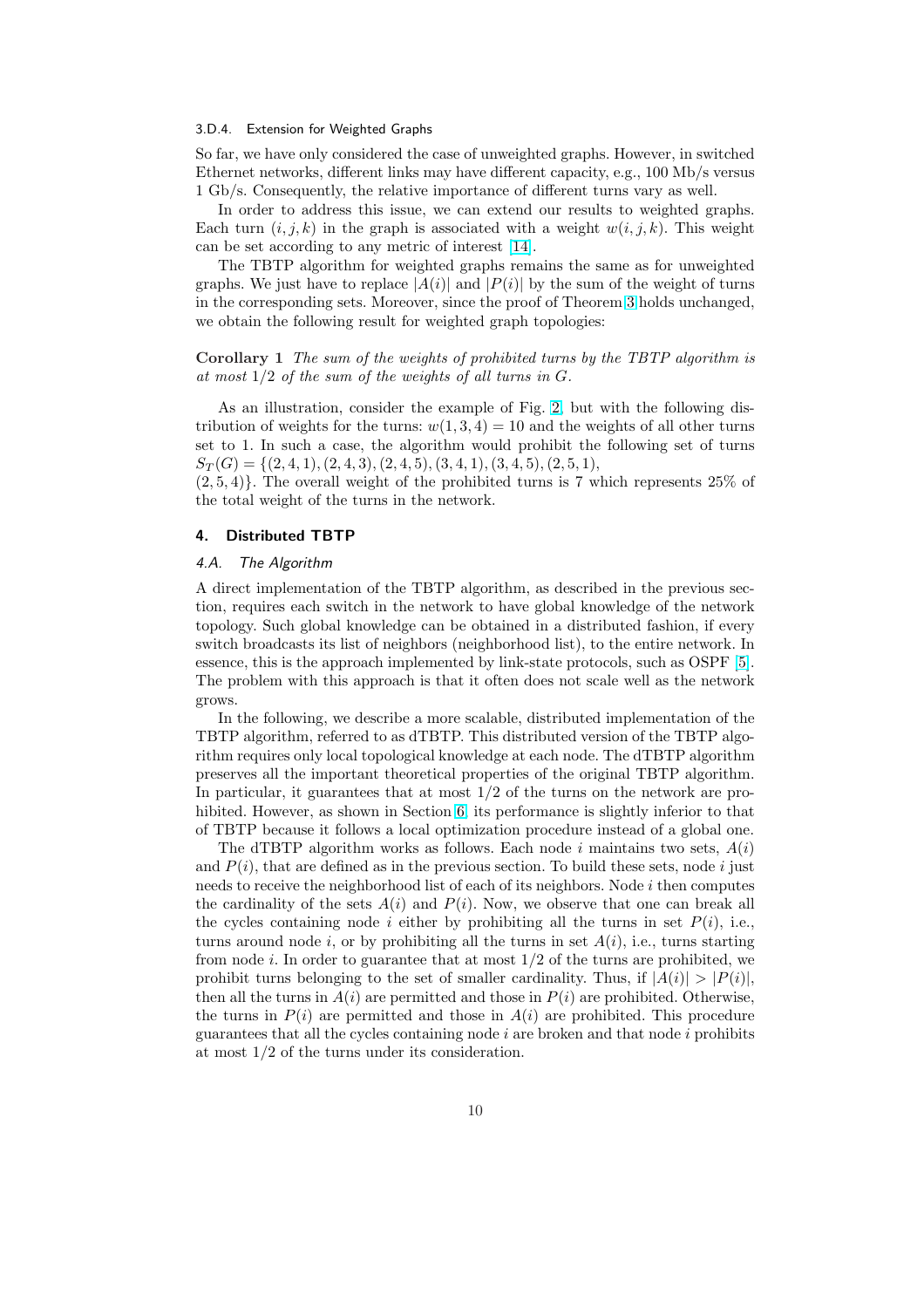When implementing the above approach, one needs to avoid conflicting decisions by different nodes and make sure that only one node is allowed to permit or prohibit any given turn. In order to enforce this constraint, we allow a node to permit or prohibit turns only if it has the highest ID within its 2-hop neighborhood (note that two nodes belonging to the same turn must be within a distance of at most two hops). Once a node computes its sets of permitted turns and prohibited turns, it deletes itself and its cross-links and sends a deletion message to all the nodes within its 2-hop neighborhood. Upon receiving this message, another node with highest ID within its 2-hop neighborhood will be able to perform the same procedure and so on until all the nodes delete themselves.

A pseudo-code for the dTBTP algorithm is as follows: Distributed Algorithm  $\text{dTBTP}(G, T(G))$ :

- 1. Each node i computes two sets of turns  $A(i)$  and  $P(i)$ , defined the same way as in the pseudo-code of the TBTP algorithm, and checks if it has the highest ID in its 2-hop neighborhood.
- 2. If node i has no cross-links, then it removes itself and sends a deletion signal to its 2-hop neighborhood.
- 3. If node i has adjacent cross-links but does not have the highest ID, it waits until it receives a deletion signal from a node in its 2–hop neighborhood. Once this happens, it repeats step 1.
- 4. If node i has adjacent cross-links and has the highest ID, it does the following operations:
	- (a) If  $|A(i)| > |P(i)|$ , then all the turns in  $A(i)$  are permitted and those in  $P(i)$  are prohibited. Otherwise, all the turns in  $A(i)$  are prohibited and those in  $P(i)$  are permitted.
	- (b) Node i deletes itself and all of its cross-links and sends a deletion signal to its 2-hops neighborhood. Node  $i$  informs its neighbors about its set of prohibited/permitted turns.

A few comments are in order here. First, we note that the algorithm can be run completely asynchronously by different nodes in the network. Second, a node without cross-links can immediately remove itself, even if it does not have the highest ID. This optimization is implemented by the algorithm in step 2). Third, if some (non-deleted) node j receives a deletion signal from node  $i$ , then it must recompute its sets  $A(j)$  and  $P(j)$ . Specifically, node j must remove all the cross-links adjacent to node i from graph  $G$ . However, node i and the tree-links adjacent to node i must stay in the graph, except for a special case described in the next paragraph. Finally, we note that at each point of time, there always exists at least one node in the graph that can remove itself. This is the node with the highest ID in the graph. However, in general, many nodes are able to remove themselves concurrently, as shown by our simulations in Section 6.

The performance of dTBTP can be further optimized using a number of heuristics. For instance, nodes having degree 1 after their cross-links are deleted (i.e., they are connected to a single tree-link) can be safely deleted from the graph since they cannot belong to an[y c](#page-14-0)ycle. This approach can prevent the unnecessary prohibition of some turns. Furthermore, one can improve performance if nodes assign IDs to themselves according to their distance to the root (the higher the distance, the higher the ID). Note that when the tree  $T(G)$  is generated by the IEEE 802.1d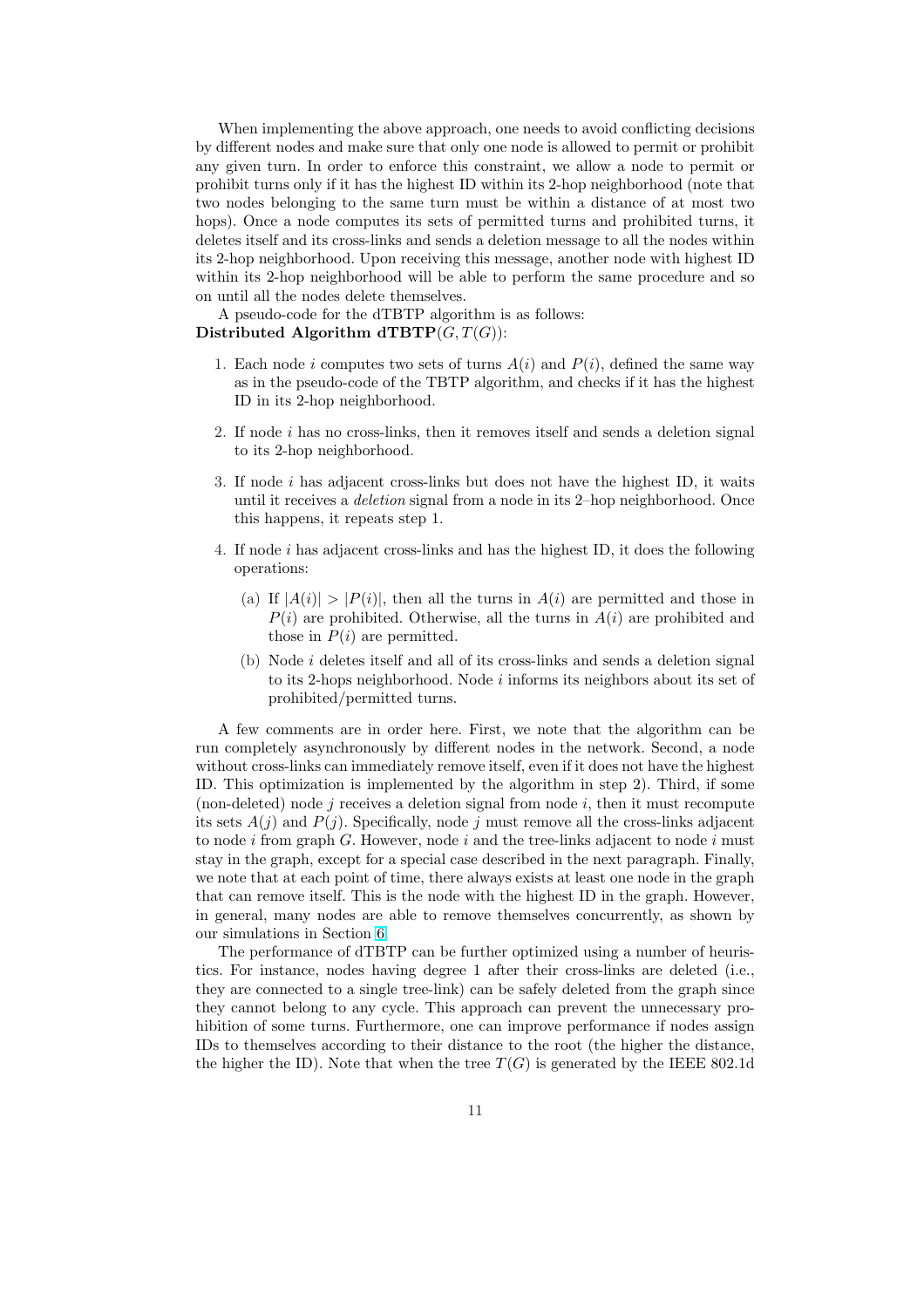<span id="page-11-0"></span>protocol, each node knows its distance to the root. To implement such a label assignment, we can break the ID of each node into two parts. The most significant bits of the ID correspond to the distance to the root (which is known once a tree is built), while the least significant bits correspond to the physical ID of the switch, thereby breaking any possible tie. Note that the node IDs used by dTBTP are logical quantities that do not have to be the same as the physical IDs of the switches. This approach improves performance because it speed-ups the deletion of leaves, which are nodes connected to a single tree link.

# 4.B. Message Complexity Analysis

A key performance metric for any distributed algorithm is the amount of messages required for the algorithm to converge. For the sake of simplicity, we assume that all the messages consist of a unit of information, but the analysis below can easily be extended to the case where messages have non-uniform sizes. During the initialization phase, independent of the topology, the number of messages needed is  $2|E|$ packets, since over every link  $(i, j)$  of graph G, node i and node j will exchange a message containing the list of their neighbors, which means two messages per link. During the running phase, node  $i$ , when deleting itself, sends a deletion message to all the nodes within a ball of radius 2, i.e.  $|B(i, 2)| = \sum_{j \in N(i)} (d_j - 1)$  messages, where  $N(i)$  is the set of neighbors of node i. Thus, the overall amount of messages M required both during the initialization and the running phase can be upper bounded as follows:

$$
M = 2|E| + \sum_{i \in G} \sum_{j \in N(i)} (d_j - 1)
$$
  
= 2|E| +  $\sum_{i \in G} \sum_{j \in N(i)} (d_j - 1)$   
 $\leq 2|E| + \sum_{i \in G} d(d - 1)$   
= 2|E|d, (1)

where d is the degree of G. Finally, if we calculate  $M/|E|$ , we obtain the following bound on the average number of messages exchanged over each link during a run of dTBTP:

Theorem 5 The average number of messages exchanged over each link by dTBTP never exceeds 2d, where d represents the degree of graph G.

The above theorem states that the message complexity per link of dTBTP is independent of the size of the graph (assuming d is constant).

#### 5. Backward–Compatibility

In the description of the Up/Down and TBTP algorithms in Section 3, we have assumed that all switches in the network are capable to perform turn-prohibition. In large networks, however, a massive replacement of all switches is a major issue and very unlikely to happen. In this section, we suggest a strategy for a smooth transition towards a complete replacement.

#### 5.A. Approach

We consider an heterogeneous network consisting of both intelligent and legacy nodes. In order to ensure backward-compatibility, we require intelligent switches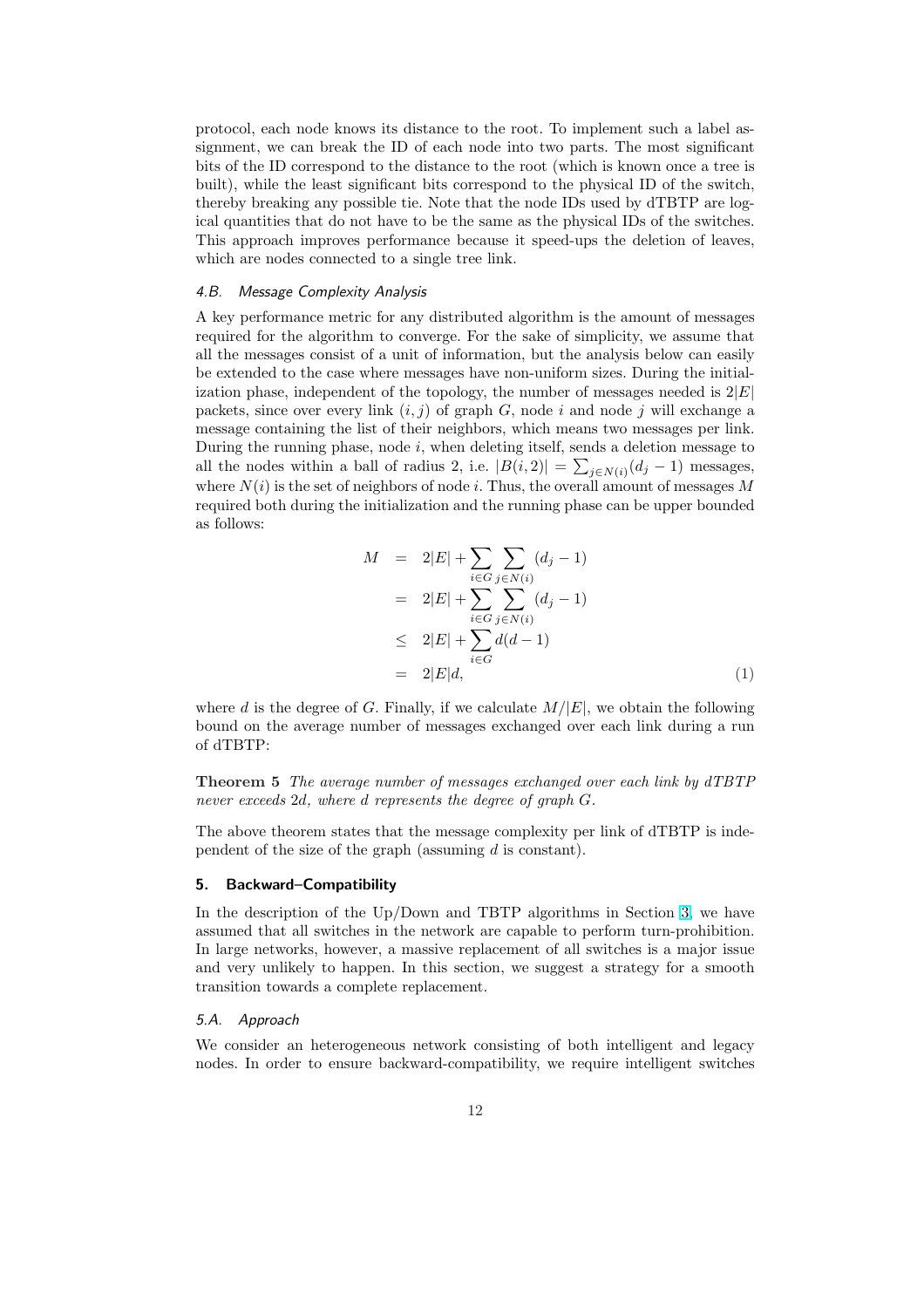to be able of running both the spanning tree algorithm (IEEE 802.1d) and turn prohibition.

At the very beginning, all the switches run the distributed spanning tree algorithm. As a result, every node belongs to a spanning tree  $T(G)$  that is generated by the IEEE 802.1d protocol.

Next, intelligent nodes send "neighbor discovery" messages to their directly connected neighbors. As a result, an intelligent node knows if it is connected to another intelligent node or to a legacy node.

Now suppose that two intelligent nodes are connected by a cross-link. Then use of this link may be possible, depending on the turn-prohibition algorithm being employed. However, if a cross-link connects between an intelligent node and a legacy node, then use of this link is not possible. This is because the legacy node would not accept to forward or receive packets over that link.

Therefore, a backward-compatible solution has to examine each turn  $(i, j, k)$ , where  $(i, j)$  is a cross-link and both nodes i and j are intelligent, and decide if this turn can be permitted or not. We now distinguish between the cases of Up/Down, TBTP, and dTBTP.

#### 5.A.1. Up/Down

We remind that the Up/Down algorithm requires nodes to be ordered. This information can readily be obtained from the IEEE  $802.1d$  protocol, since each node n knows its distance  $d(n)$  from the root. Thus, each turn  $(i, j, k)$  for which  $d(i) \neq d(j)$ and  $d(j) \neq d(k)$  can be resolved. It will be prohibited only if node j is farther away from the root than the two other nodes. Also, turns such that  $d(i) = d(j)$  can be resolved using the IDs of the switches, that is, if  $ID(i) > ID(j)$  then  $i > j$  and vice-versa.

Note that this approach works as well when node k in the turn  $(i, j, k)$  is a legacy node, because node  $j$  knows whether node  $k$  is its parent or one of its children (remind that if node k is a legacy node, then link  $(j, k)$  must be a tree-link).

### 5.A.2. TBTP

As mentioned in Section 3, the TBTP algorithm requires each node to have global knowledge of the network topology. This is of course not possible in an heterogeneous network, since legacy nodes would not participate in the process of collecting the topology (e.g., by generating or forwarding link-state packets).

Our solution is to im[ple](#page-4-0)ment the TBTP algorithm independently for each connected group of intelligent nodes. We refer to such groups as *components of connec*tivity. Figure 3(a) gives an example of an heterogeneous network with two components of connectivity, namely nodes 1,3,4 and nodes 6,7,8.

In each component connectivity, the intelligent nodes collect the internal topology of that component and run the TBTP algorithm to decide which turns should be permitted [or](#page-13-0) prohibited.

In order to show why this approach breaks all the cycles, consider the following modified topology  $G'$ . This topology consists of the original topology  $G$ , but without all the cross-links connected to legacy nodes (on one or both ends). We now observe that our backward-compatible solution is equivalent to having run the centralized version of the TBTP algorithm, described in Section 3, on the topology  $G'$ . Therefore, it follows from Theorem 2 that all the cycles in the network are broken. Figure 3 depicts an example of an heterogeneous graph  $G$  and its corresponding modified topology  $G'$ .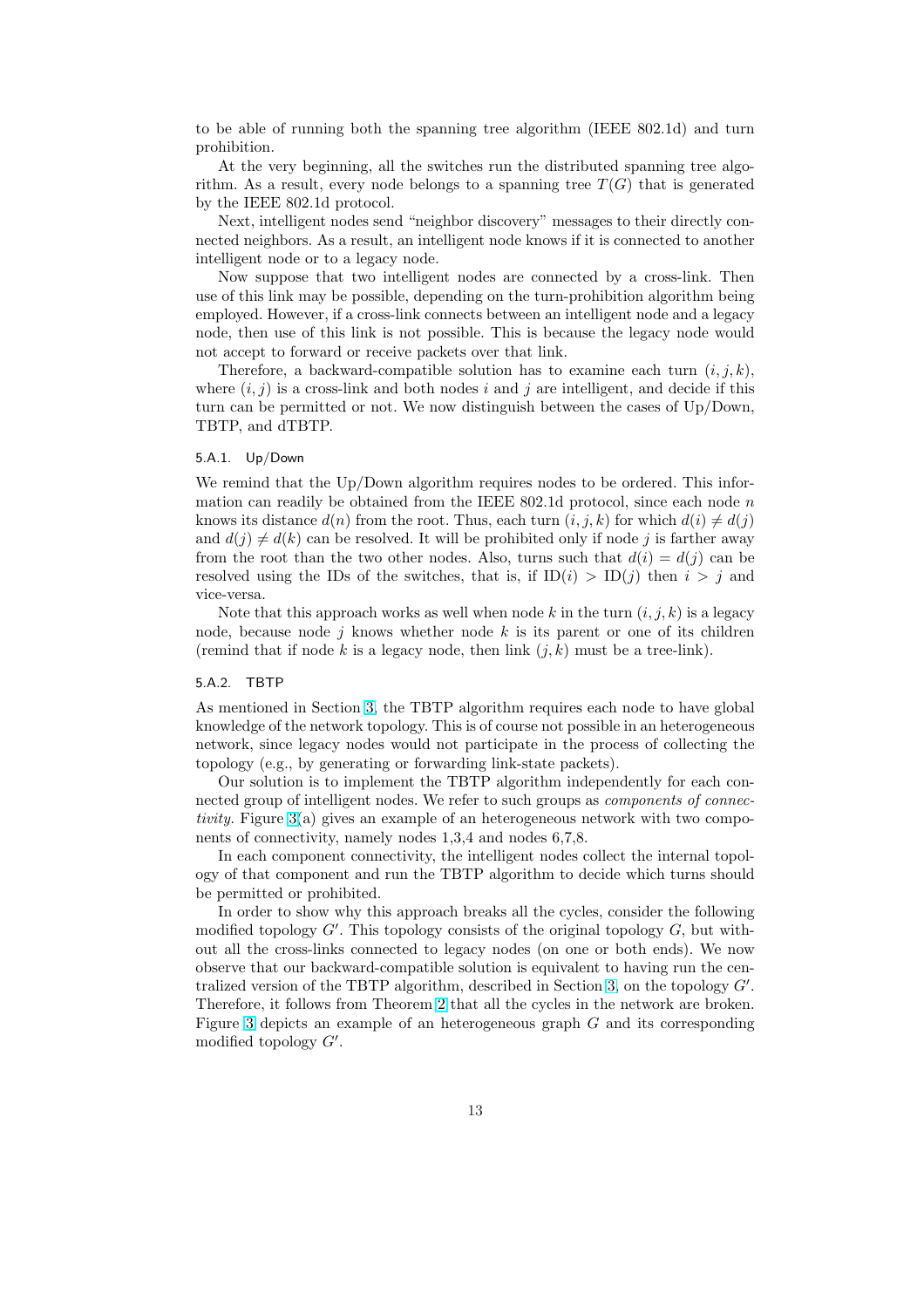<span id="page-13-0"></span>

Fig. 3. (a) An heterogeneous graph, G, composed of legacy and intelligent nodes. (b) Corresponding modified topology  $G'$  and prohibited turns.

#### 5.A.3. dTBTP

The distributed TBTP algorithm of Section 4 requires nodes to exchange neighborhood lists. Such neighborhood lists can only be generated by intelligent nodes. The neighborhood list generated by some node  $i$  should contain the list of all the neighbors of node  $i$  connected by a tree-link as well as all the intelligent neighbors of [n](#page-9-0)ode  $i$  connected by a cross-link. Legacy neighbors connected by a cross-link should not be included in the list since they cannot forward packets. Except for this provision, the algorithm can be implemented exactly the same way as described in Section 4.

# 5.B. Packet Forwarding (Routing)

In a turn prohibition-based algorithm, such as Up/Down or TBTP, several paths may exi[st](#page-9-0) between a source and a destination, as opposed to a spanning tree where only a single path exists. Thus, there is a need to deploy a routing algorithm that can determine the "best" path, according to some appropriate metric, from each source to each destination.

In [13], we have described one such routing algorithm that is a generalization of the Bellman-Ford routing algorithm (other routing algorithms can also be generalized using the Turnnet concept of [26]). In the case of TBTP, the implementation of the generalized Bellman-Ford algorithm adds little overhead, since every node knows [the](#page-20-0) full topology. Similarly to the original Bellman-Ford algorithm, the generalized version can be implemented in a fully distributed fashion. Therefore, when used with Up/Down or dTBTP, no[des](#page-21-0) do not need to have global knowledge of the topology. Furthermore, since the network contains no cycles, the count-to-infinity problem will not arise.

In the case of heterogeneous networks, the generalized Bellman-Ford algorithm is implemented separately in each component connectivity. In order to maintain backward-compatibility, intelligent nodes that are directly connected to legacy nodes must also implement the backward-learning process of the IEEE 802.1d protocol. In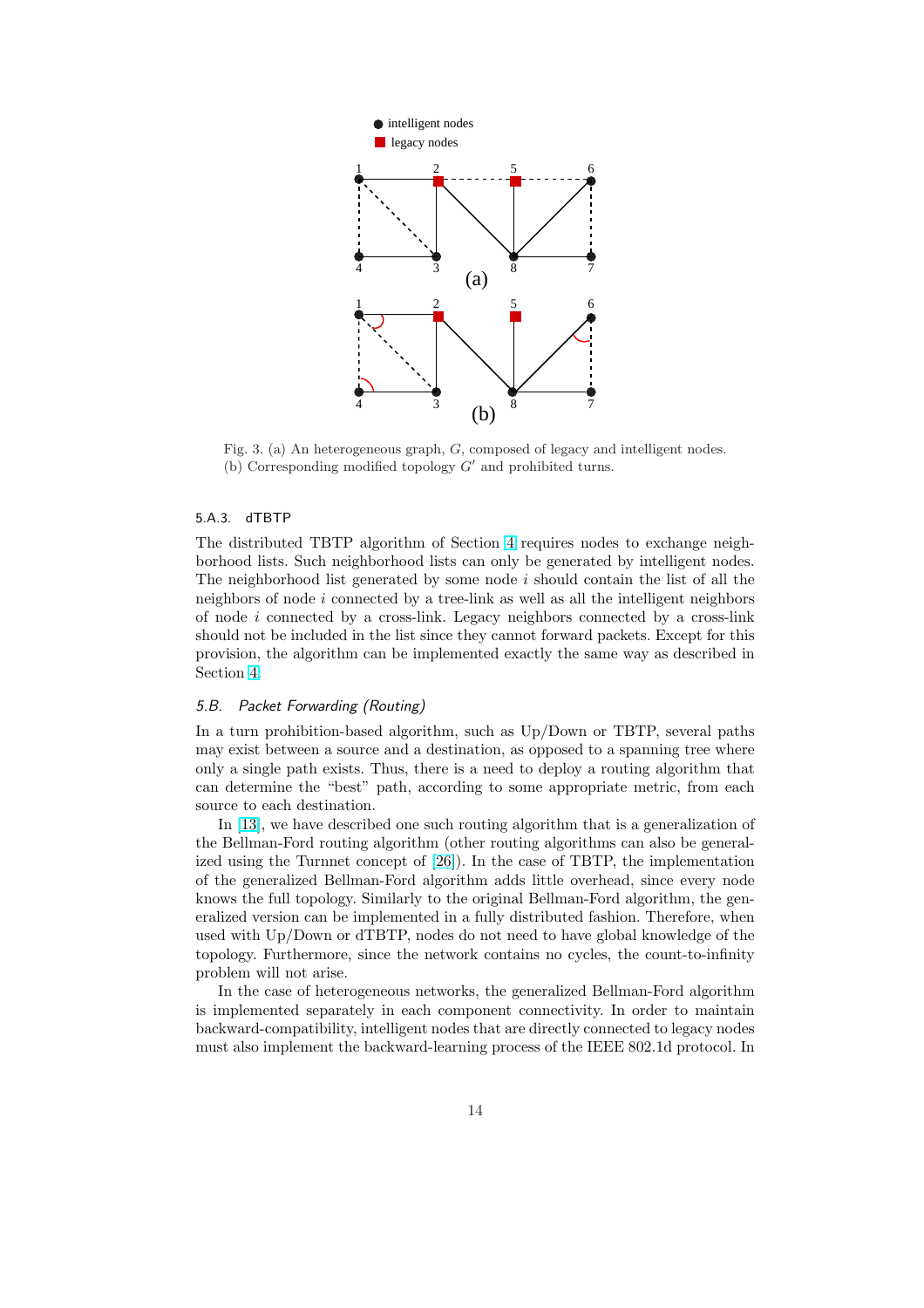<span id="page-14-0"></span>such a case, when an intelligent node learns about a certain destination outside its component of connectivity, it must inform all the other nodes within its component.

Finally, each routing entry has an associated time-out, e.g. 15 minutes. If the entry is not refreshed within this period of time, then it is removed from the routing table. As with the IEEE 802.1d protocol, a switch that receives a packet for an unknown destination will broadcast the packet along links of the spanning tree  $T(G).$ 

# 5.C. Heuristics for Node Replacement

By implementing turn-prohibition instead of link-prohibition, the TBTP and Up/Down algorithms clearly outperform the simple spanning tree algorithm. Therefore, the gradual replacement of legacy nodes by intelligent node will improve network performance.

An interesting question within this context is as to which legacy nodes should be replaced first in order to achieve maximum improvement. One simple strategy is the random one in which a legacy node is picked at random and replaced by an intelligent node.

We propose here another heuristic. This heuristic relies on the fact that a random replacement could lead to sets of intelligent nodes completely isolated, i.e., no cross-link can be enabled for forwarding. Instead, we propose a Top-Down approach whereas the replacement starts from the root, i.e., replacing the level 1 node first, then proceed with level 2 nodes and so on. This replacement strategy will guarantee the existence of at most one component of connectivity in the network. Moreover, it will relieve congestion from the root. Therefore, we expect that this heuristic will lead to a faster performance improvement than the random one. Our numerical results in the next section confirm this rationale.

#### 5.D. Reconfiguration

In the case of node/link failures, the spanning tree  $T(G)$  is reconfigured according to the specifications of the IEEE 802.1d standard or its recently improved version, IEEE 802.1w, which supports faster spanning tree reconfiguration. Once the spanning tree is reconfigured, a new set of permitted/prohibited turns is determined using the procedure described above.

# 6. Numerical Results

In this section, we compare the performance of the various cycle-breaking approaches described in the previous sections. In order to obtain comprehensive sets of results, we make use of both flow level and packet level simulations.

Flow level simulations are based on fluid models. They provide fast, qualitative results and can be run over large number of graphs with different topology properties.

Packet level simulations, on the other hand, model network dynamics at the granularity of single packets. They can provide more accurate estimates on quality of service metrics, such as end-to-end delay and throughput. Unfortunately, they are computationally intensive, especially for large graphs.

# 6.A. Flow Level Simulations

The goal of our flow level simulations is to compare the performance of the algorithms as related to different network topology properties, such as the size of the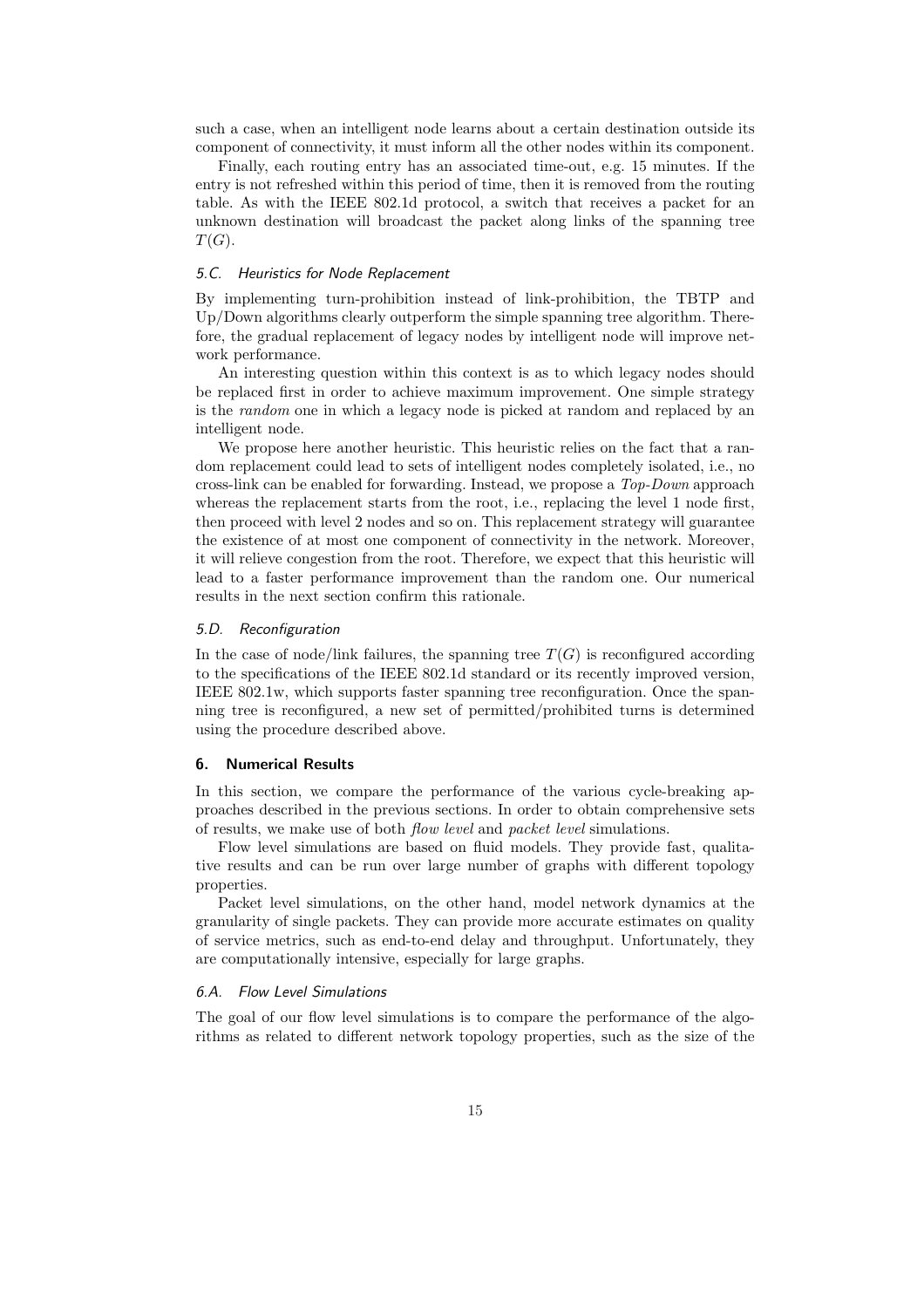network or the degree of the nodes. Another important objective is to evaluate the heuristics for node replacement discussed in Section 5.

Our simulations are based on random, connected graphs. Each node has fixed degree d, and the network size (number of nodes in the network) is  $|V|$ . We assume that all links in the network have the same capacity C and we set  $C = 1$  Gb/s. All the results presented correspond to average over 100 gra[ph](#page-11-0)s with identical parameters.

Once a random graph is generated, each of the cycle-breaking algorithms (spanning tree, Up/Down and TBTP) is run on top of it in order to determine a set of prohibited links/turns. Routing matrices over a turn-prohibited graph are computed using the generalized Bellman-Ford algorithm of [13].

As a reference, we also simulate an ideal scheme when no turn in the graph is prohibited. We refer to this scheme as shortest path, since each flow is established along the shortest path from the source to the destination.

We consider two metrics. The first is the fracti[on](#page-20-0) of prohibited turns in the network, that is, the ratio  $|S_T(G)|/|R(G)|$ . A lower value for this quantity is considered to be better since it implies less unutilized network resources.

The second metric is throughput. We compute this metric as follows. We assume a fluid model where flows are transmitted at a fixed rate. Each node establishes a session (flow) with k other nodes in the network, picked at random. In all of our simulations, we set  $k = 4$ . Each flow is routed along the shortest-path over the turnprohibited graph (if multiple routes exist, then one is selected at random). Next, we determine the bottleneck link, which is the link shared by the maximum number of flows. The throughput is then defined as the capacity of the bottleneck link divided by the number of flows sharing it. In other words, the throughput is the maximum rate at which each flow can be transmitted without saturating the network.

# 6.A.1. Complete Replacement of the Switches

In our first set of simulations, we compare the performance of the algorithms assuming that all switches in the network are intelligent, that is, capable of performing turn-prohibition.

We first evaluate the performance and scalability properties of each algorithm as a function of the number of nodes in the network  $|V|$ . We assume the degree of each node to be  $d = 8$ .

Table 1 shows that the TBTP algorithm prohibits about 10% fewer turns than Up/Down. As expected, the simple spanning tree approach performs far worse, prohibiting about 90% of the turns in the network (although the spanning tree approach prohibits links, it is still possible to count the fraction of prohibited turns in the network). These results are almost insensitive to the network size.

Figure 4 depicts the throughput performance with 99% confidence intervals. The results presented are in agreement with those obtained for the fraction of prohibited turns. We observe that, for 32 nodes, the TBTP achieves a throughput

|     | <b>TBTP</b> | Up/Down | Spanning Tree |
|-----|-------------|---------|---------------|
| 32  | 0.29        | 0.31    | 0.91          |
| 56  | 0.28        | 0.30    | 0.91          |
| 88  | 0.28        | 0.30    | 0.91          |
| 120 | 0.28        | 0.30    | 0.91          |
| 152 | 0.27        | 0.30    | 0.91          |

Table 1. Fraction of prohibited turns for networks of varying size and fixed degree  $d = 8$ .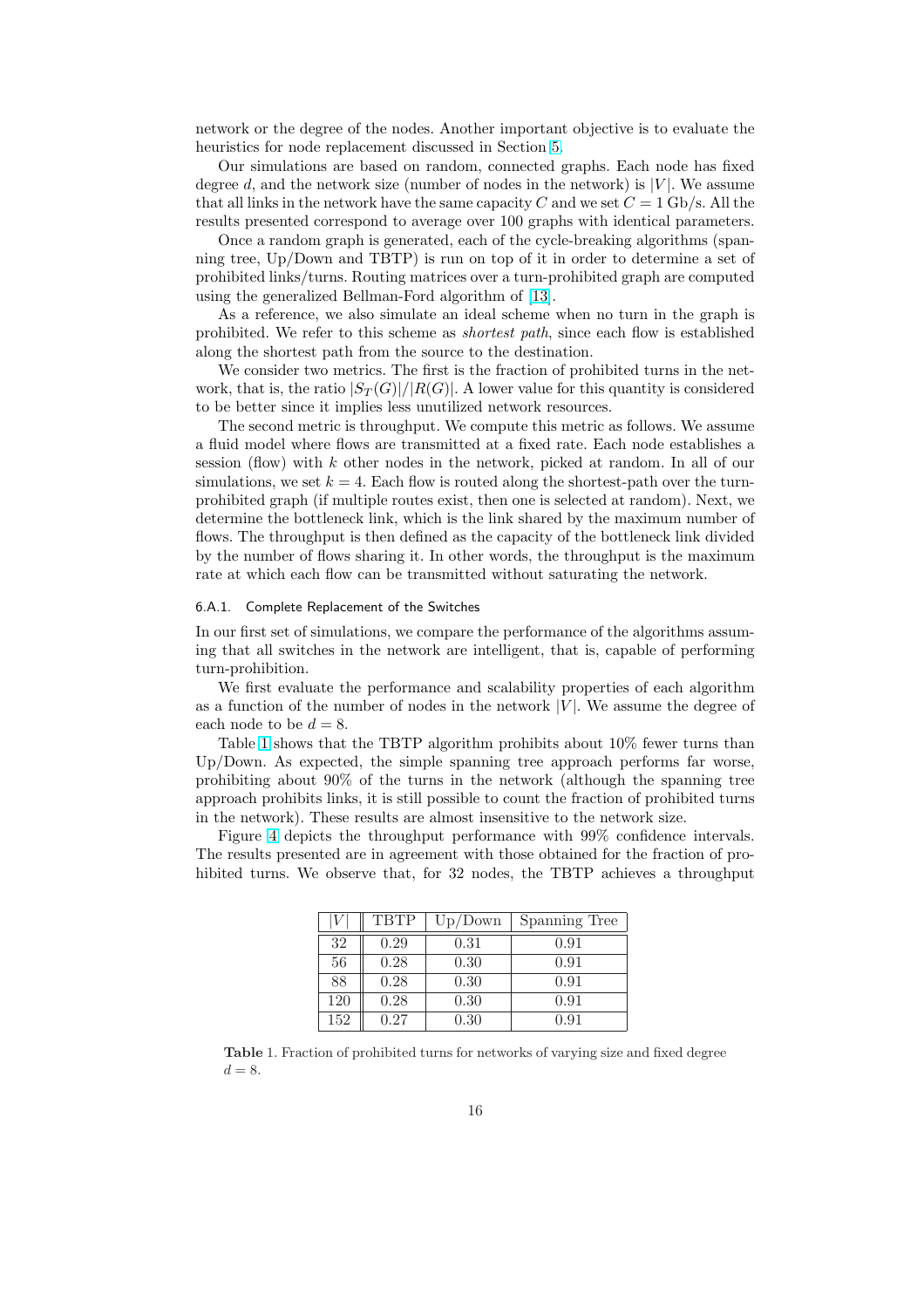

Fig. 4. Throughput versus increasing number of nodes  $|V|$ . The degree of each node is  $d = 8$ .

approximately 10% higher than that of Up/Down. Moreover, the relative difference in the performance between these two algorithms increases with the network size. Another important observation is that the throughput of TBTP is within a factor of at most 1.5 from that of the "shortest-path" scheme. This means that the cost of breaking all the cycles in the network may not be too significant in terms of network performance. This is in clear contrast with the spanning tree approach which achieves an order of magnitude lower throughput.

Next, we evaluate the effect of the graph density on the performance of the algorithms. We vary the degree of the nodes d, but keep the number of nodes fixed to  $|V| = 120$ . Table 2 provides evidence on the scalability of the turn-prohibition techniques, as compared to the spanning tree. While the fraction of prohibited turns prohibited by the TBTP and Up/Down algorithms increase slightly with the degree d, the spanning tree approach experiences a much sharper increase.

Figure 5 shows the throughput performance of the various algorithms as a function of the node degree. We note that increasing the degree of nodes implies an addition of links in the network. The spanning tree algorithm is the only algorithm that does not benefit from this increase. The reason is that a spanning tree permits the use of [on](#page-17-0)ly  $|V| - 1$  links in the network, independently of the topology.

Figure 5 also depicts the performance of the Turn-Prohibition (TP) algorithm developed in [13]. This algorithm prohibits at most 1/3 of the turns in any network,

| d  | <b>TBTP</b> | $Up$ -Down | Spanning Tree |
|----|-------------|------------|---------------|
|    | 0.23        | 0.25       | 0.74          |
| 6  | 0.27        | 0.29       | 0.86          |
| 8  | 0.28        | 0.30       | 0.91          |
| 10 | 0.28        | 0.31       | 0.93          |
| 12 | 0.29        | 0.31       | 0.95          |

**Table 2.** Fraction of prohibited turns for networks of fixed size,  $|V| = 120$ , and nodes of varying degree d.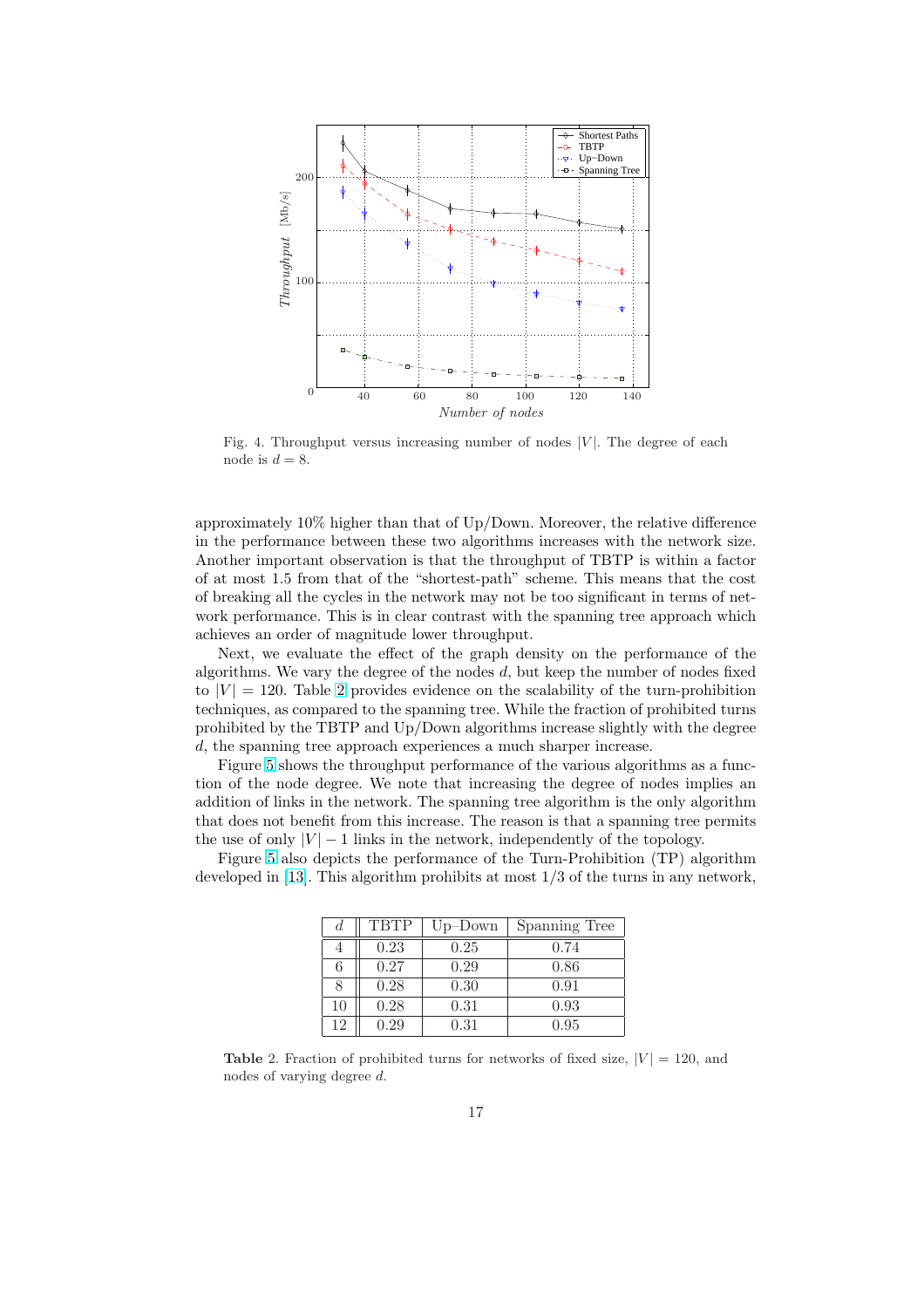<span id="page-17-0"></span>

Fig. 5. Throughput versus increasing degree d, for  $|V| = 120$  nodes.

but is not backward-compatible with the IEEE 802.1d protocol. We observe that the performance of the new TBTP algorithm lies in-between those of the TP and Up/Down algorithms. Moreover, the performance of TBTP gets closer to TP as graphs become denser. Thus, the TBTP algorithm shows a good trade–off between the performance of the TP approach and the constraint imposed by permitting all the turns along a given spanning tree.

#### 6.A.2. Partial Replacement of the Switches

We now evaluate and compare the heuristics for node replacement described in Section 5. Simulations are run for random graphs of  $|V| = 120$  nodes and degree  $d = 8$ . For each graph G, a spanning tree  $T(G)$  is first constructed. Then legacy nodes are replaced according to one of the heuristics, that is, either the random or the Top-Down approach.

Fig[ure](#page-11-0) 6(a) plots the throughput as a function of the number of intelligent nodes in the network, for each of the two heuristics. The results depicted in that figure are for the case where intelligent nodes implement the TBTP algorithm. As expected, the figures shows that the Top-Down heuristic leads to a faster improvement in performance [than](#page-22-0) the random heuristic. For instance, when 60 out of the 120 network nodes are intelligent, Top-Down achieves a throughput roughly 50% higher than that obtained by the random approach. For both heuristics, the marginal gain in the throughput increases with the number of intelligent nodes.

Figure 6(b) shows similar results when intelligent nodes implement the Up/Down algorithms, though the difference between the two heuristics is less significant in this case.

#### 6.A.3. Pe[rforma](#page-22-0)nce of the Distributed Version

In this section, we evaluate the performance of the distributed TBTP algorithm. Figure 7 depicts the throughput achieved by the dTBTP algorithm for the same graph parameters used for Fig. 5. The performance of dTBTP with random ID assignment (labelled as "dTBTP random") is markedly worse than TBTP and only slightly better than Up/Down.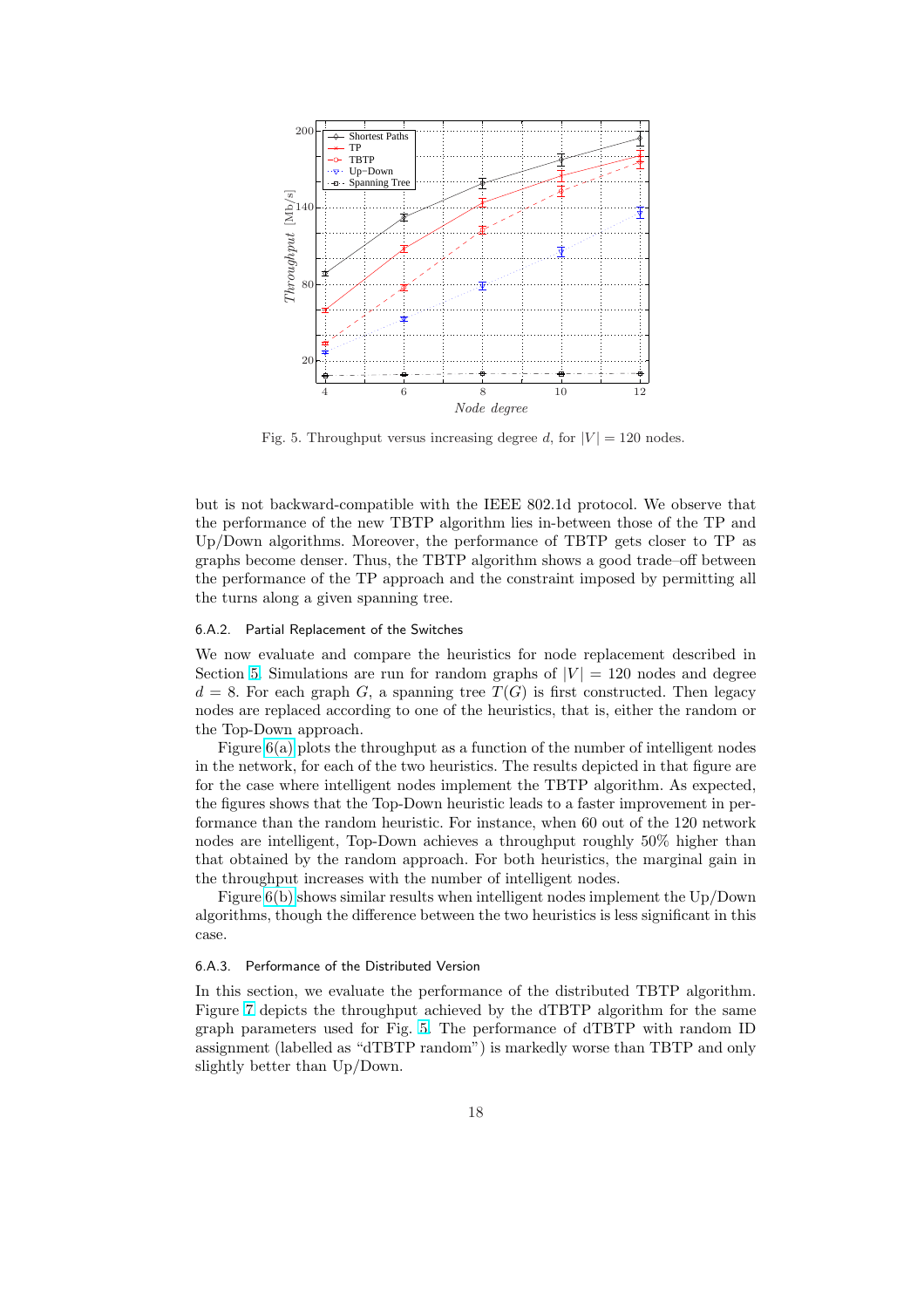In order to overcome such a behavior, the introduction of optimizations for node IDs assignment is beneficial. As we mentioned in Section 4, one can label nodes according to their distance from the root. In this case, the performance of dTBTP (simply labelled as "dTBTP") is much closer to the behavior of TBTP.

Next, we simulate the convergence time or number of rounds needed for dTBTP to complete. We count a new round, each time the dTBTP a[lgo](#page-9-0)rithm performs steps 2) and/or 4) (i.e., a node generates a deletion signal). We note that, within a given ball, several nodes may perform step 2) within the same round but at most one node may perform step 4). Nodes belonging to different balls may perform step 4) within the same round, if they each have the highest ID within their respective ball.

Fig. 8 shows the number of rounds taken by dTBTP for graphs of degree  $d = 4$ and size increasing from  $|V| = 32$  nodes to  $|V| = 1000$  nodes. We observe from the figure that, after an initial phase, the converges time of dTBTP grows slowly with the network size. This result shows that dTBTP scales well as the network size gets larger.

#### 6.B. Packet Level Simulations

In this section, we present packet level simulation results obtained with the NS2 simulator [27]. These simulations allow us to estimate the average end-to-end delay of packets as a function of the traffic load, for each of the cycle-breaking methods.

We consider two sample topologies. The first one, referred to as graph  $G_1$ , is similar to that adopted for the flow level simulation and consists of a randomly generated [gra](#page-21-0)ph with 32 nodes of degree 8. The second graph,  $G_2$ , has also 32 nodes. It is generated using the BRITE topology generator [28], based on the socalled Barabási–Albert model [29]. This model captures the power-law node degree distribution that has been observed in a variety of networks.

Our traffic model is as follows. Each node establishes an UDP session (flow) with four other nodes, picked at random in the network. Each [UDP](#page-21-0) session generates traffic according to an expone[ntia](#page-21-0)l ON–OFF source model. The average ON and OFF periods are 460 ms and 540 ms, respectively. The average traffic rate (in bit/s) is a simulation parameter and denoted by  $\lambda$ . The size of each packet is 600 bytes long. Each link has a propagation delay of 0.5 ms and capacity of 1 Mb/s. Note that due to memory and computation constraints, we could not simulate gigabit links. We conjecture, however, that the simulation results would have been qualitatively similar to those presented here.

The results for the end-to-end delay are presented in Figure 9. The results obtained for the two sample graphs are similar. We observe that the average end-to-end delay incurred with the spanning tree algorithm is always higher than with the two turn-prohibition approaches. Moreover, the maximum sustainable throughput, i.e., the traffic rate value  $\lambda$  at which the end-to-end delay starts to d[ive](#page-24-0)rge, is increased by a factor of about five when the turn-prohibition techniques are employed. The TBTP algorithm achieves a higher throughput than Up/Down, as the latter prohibits a larger number of turns.

Finally, it interesting to compare Figures 4 and 9, for the case of  $|V| = 32$  nodes. We observe that flow level simulations predict well how each scheme performs one with respect to the other (we remind that the flow-level simulations use 1 Gb/s links). This result validates the use of flow level simulations as a fast and reliable method to predict network performance.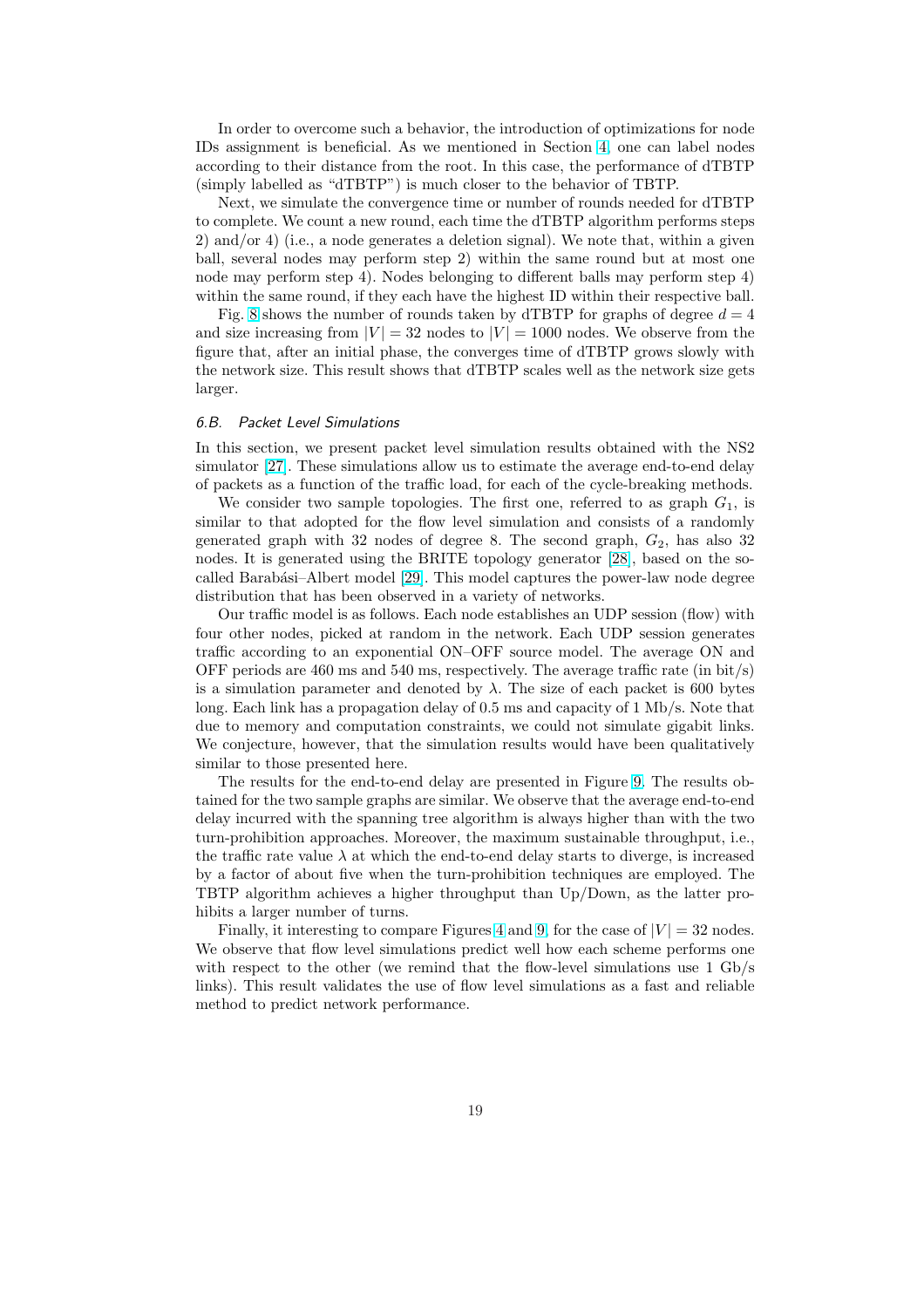# <span id="page-19-0"></span>7. Conclusion

In this paper, we have addressed the problem of breaking cycles in a scalable manner in Gigabit Ethernet networks. This problem has gained particular importance recently with the emergence of large metropolitan area networks (MANs), based on the Gigabit Ethernet technology. Toward this goal, we have proposed, analyzed and evaluated a novel cycle-breaking algorithm, called Tree-Based Turn-Prohibition (TBTP). This polynomial-time algorithm guarantees the prohibition of at most  $1/2$ of the turns in the network, while permitting all the turns belonging to a predetermined spanning tree. We have shown that the algorithm can be generalized to the case where turns are assigned non-uniform weights (these weights can be set according to any metric of choice). In that case, the TBTP algorithm prohibits at most  $1/2$  of the total weight of turns in the network. This generalization is especially useful for networks with links of non-uniform capacity.

In addition, we have introduced a distributed implementation of the TBTP algorithm, called dTBTP. With dTBTP, nodes need only to have local knowledge of the network topology, i.e., they need only to know the nodes and links that are within a radius two hops. We have shown that dTBTP satisfies the same theoretical properties as the original TBTP algorithm. Moreover, the number of messages sent on each link is bounded by  $2d$ , where d is the maximum degree of the graph.

We have also presented a general framework for incrementally deploying TBTPcapable switches in a way that is backward-compatible with the existing IEEE 802.1d standard. Since several paths may exist between any source-destination pair, we have described a method to perform packet forwarding (routing) in an heterogeneous networks consisting of intelligent and legacy switches.

The performance of the proposed algorithm was thoroughly evaluated using both flow-level and packet-level simulations. The simulation showed that the TBTP algorithm achieves a throughput that is about an order magnitude higher than that obtained with the spanning tree standard. Furthermore, for a wide range of topology parameters, the performance of the TBTP-algorithm differs only by a small margin from that of shortest path routing (which achieves the highest possible throughput in theory, but does not break cycles). The performance of dTBTP is inferior to that of TBTP (although its performance can be improved using various heuristics) but still noticeably better than Up/Down.

Finally, we have proposed a heuristic, called Top/Down, to determine the order in which legacy switches should be replaced. This scheme proceeds by first replacing the root node, then nodes at level 1, and so forth. We have shown that Top/Down replacement outperforms a scheme where legacy nodes are replaced at random, achieving a throughput 50% higher in some cases. An interesting open research area is to investigate whether this strategy might be further improved and devise other possible replacement schemes.

#### Acknowledgment

This work was supported in part by DOE ECPI grant DE-FG02-04ER25605 and NSF CAREER grant CNS-0132802.

# References and Links

[1] H. Frazier and H. Johnson, "Gigabit Ethernet: from 100 to 1,000 Mbps," IEEE Internet Computing 3(1), 24–31 (1999).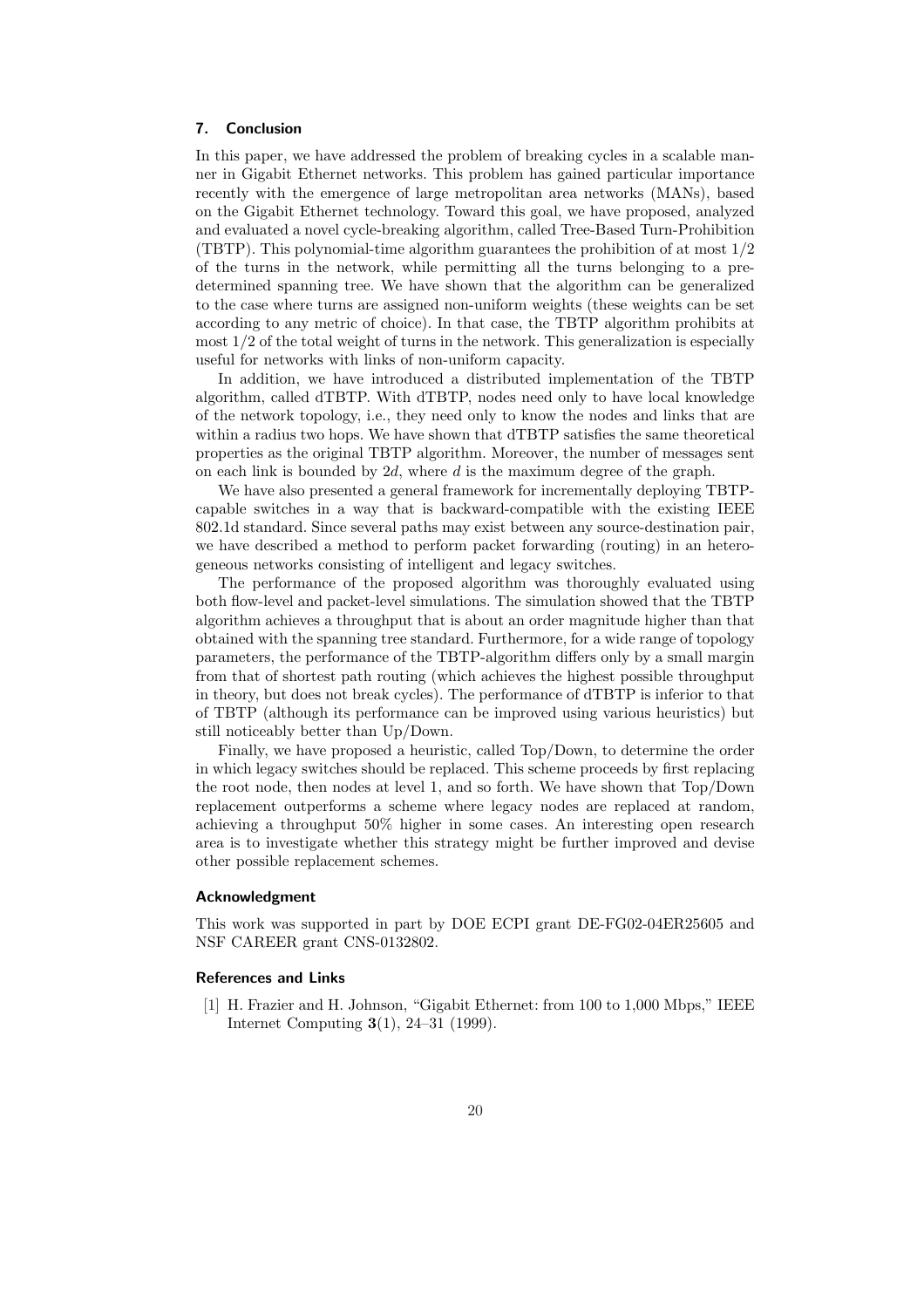- <span id="page-20-0"></span>[2] H. Frazier, "The 802.3z Gigabit Ethernet Standard," IEEE Network 12(3), 6–7 (1998).
- [3] D. Clark, "Are ATM, Gigabit Ethernet Ready for Prime Time?" IEEE Computer 31(5), 11–13 (1998).
- [4] W. Noureddine and F. Tobagi, "Selective Backpressure in Switched Ethernet LANs," in Proceedings of Globecom 1999, vol. 2, pp. 1256–1263 (Vancouver, British Columbia, Canada, 6-10 June, 1999).
- [5] R. Perlman, *Interconnections* (Addison-Wesley, 2000).
- [6] M. Karol, S. Golestani, and D. Lee, "Prevention of Deadlocks and Livelocks in Lossless Backpressured Packet Networks," in Proceedings of INFOCOM 2000, vol. 3, pp. 1333–1342 (Tel Aviv Israel, 26-30 March, 2000).
- [7] J. Duato, "A Necessary and Sufficient Condition for Deadlock-Free Routing in Cut-Through and Store-and-Forward Networks," IEEE Transactions on Parallel and Distributed Systems 7(8), 841–854 (1996).
- [8] M. Soha and R. Perlman, "Comparison of Two LAN Bridge Approaches," IEEE Network 2(1), 37–48 (1988).
- [9] "Metro Ethernet Networks-A Technical Overview," Metro Ethernet Forum White Paper, 2002-2004. Available online at http://www.metroethernetforum.org/.
- [10] L. Bosack and C. Hedrick, "Problems in Large LANs," IEEE Network 2(1), 52–56 (1988).
- [11] G. Ibanez, A. Garcia, and A. Azcorra, "Alternative Multiple Spanning Tree Protocols (AMSTP) for Optical Ethernet Backbones," in Proceedings of IEEE LCN 2004, vol. 3 (Tampa, Florida, 16-18 Nov., 2004).
- [12] S. Sharma, K. Gopalan, S. Nanda, and T. C. Chiueh, "Viking: A Multi-Spanning-Tree Ethernet Architecture for Metropolitan Area and Cluster Networks," in Proceedings of IEEE INFOCOM 2004 (Hong Kong, 7-11 March, 2004).
- [13] D. Starobinski, M. Karpovsky, and L. Zakrevski, "Application of Network Calculus to General Topologies using Turn–Prohibition," IEEE/ACM Transactions on Networking 11(3), 411–421 (2003).
- [14] L. Levitin and M. Karpovsky, "Deadlock Prevention in Networks Modeled as Weighted Graphs," in Proceedings of 8th Int. Conf. on Information Networks, Systems and Technologies, ICINSAT 2002 (St.-Petersburg, 16-19 Sept., 2002).
- [15] C. Glass and L. Ni, "The Turn Model for Adaptive Routing,," Journal of ACM 41(5), 874–902 (1994).
- [16] M. D. Schroeder, A. D. Birrell, M. Burrows, H. Murray, R. M. Needham, and T. L. Rodeheffer, "Autonet: A High-Speed, Self-Configuring Local Area Network Using Point-to-Point Links," IEEE Journal on Selected Areas in Communications 9(8), 1318–1335 (1991).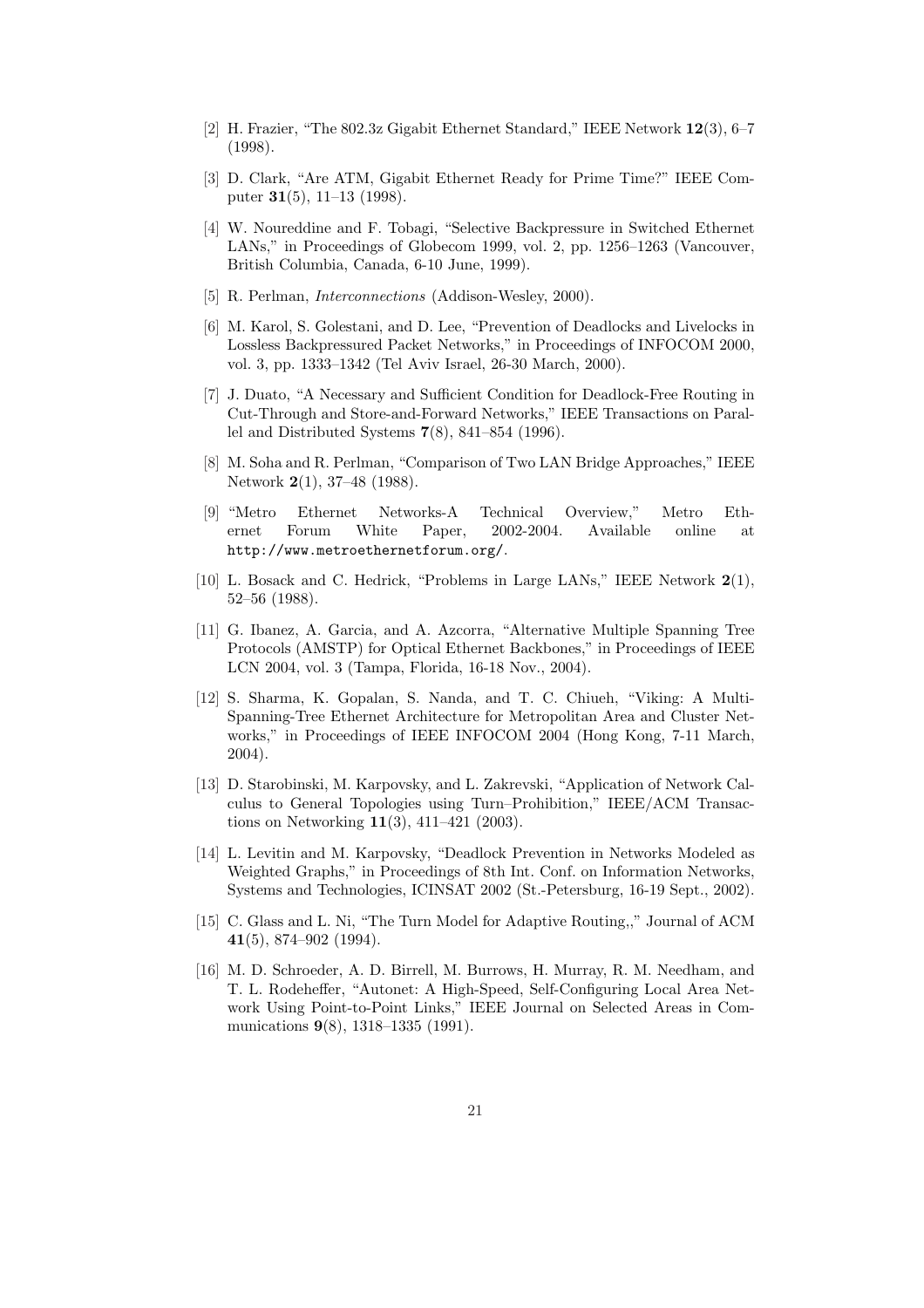- <span id="page-21-0"></span>[17] R. Perlman, "An Algorithm for Distributed Computation of a Spanning Tree in an Extended LAN," in Proceedings of Ninth ACM Data Communications Symposium, pp. 44–53 (Whistler Moutain, British Columbia, Canada, 1985).
- [18] A. Myers, T. Ng, and H. Zhang, "Rethinking the Service Model: Scaling Ethernet to a Million Nodes," in Proceedings of HotNets-III (San Diego, CA, 15-16 Nov., 2004).
- [19] J. Hart, "Extending the IEEE 802.1 MAC Brige Standard to Remote Bridges," IEEE Network 2(1), 10–15 (1988).
- [20] R. Perlman, W. Hawe, and A. Lauck, "Utilization of redundant links in bridged networks," (22 September, 1992). United States Patent Number 5,150,360.
- [21] K. Lui, W. C. Lee, and K. Nahrstedt, "STAR: a transparent spanning tree bridge protocol with alternate routing," ACM SIGCOMM Computer Communication Review 32(3), 33–46 (2002).
- [22] T. L. Rodeheffer, C. Thekkath, and D. Anderson, "SmartBridge: A Scalable Bridge Architecture," in Proceedings of ACM SIGCOMM 2000, pp. 205–216 (Stockholm, Aug. 28 - Sept. 1, 2000).
- [23] F. de Pellegrini, D. Starobinski, M. Karpovsky, and L. Levitin, "Scalable Cycle-Breaking Algorithms for Gigabit Ethernet Backbones," in Proceedings of IN-FOCOM 2004 (Hong Kong, 7-11 March, 2004).
- [24] J. Echague, M. Prieto, J. Villadangos, and V. Cholvi, "A Distributed Algorithm to Provide QoS by Avoiding Cycles in Routes," in Proceedings of QofIS 2004 and Lecture Notes in Computer Science, vol. 3266, pp. 224–236 (Barcelona, Spain, 29 September - 1 October, 2004).
- [25] T. Cormen, C. Leiserson, and R. Rivest, Introduction to algorithms (McGraw-Hill, 1990).
- [26] M. Fidler and G. Einhoff, "Routing in Turn-Prohibition Based Feed-Forwad Networks," in Proceedings of IFIP Networking 2004, Springer LNCS 3042, pp. 1168–1179 (Athens, Greece, 9-14 May, 2004).
- [27] The Network Simulator ns-2. Available online at http://www.isi.edu/nsnam/ns/.
- [28] Boston University Representative Topology Generator BRITE. Available online at http://www.cs.bu.edu/brite/.
- [29] A.-L. Barabási and R. Albert, "Emergence of Scaling in Random Networks," Science 286, 509-512 (1999).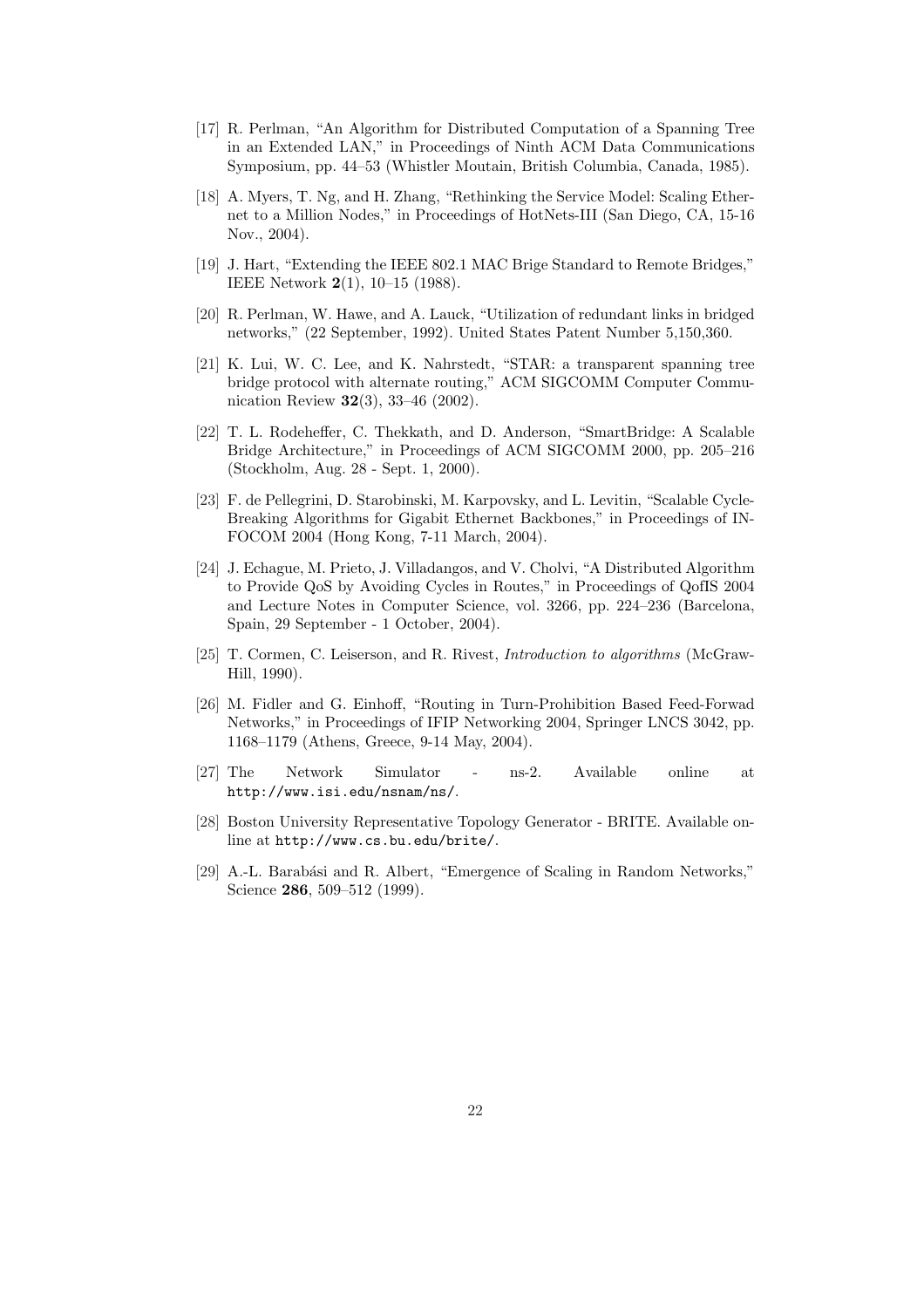<span id="page-22-0"></span>

Fig. 6. Throughput versus number of intelligent nodes (total number of nodes is fixed at  $|V| = 120$ : (a) TBTP (b) Up–Down.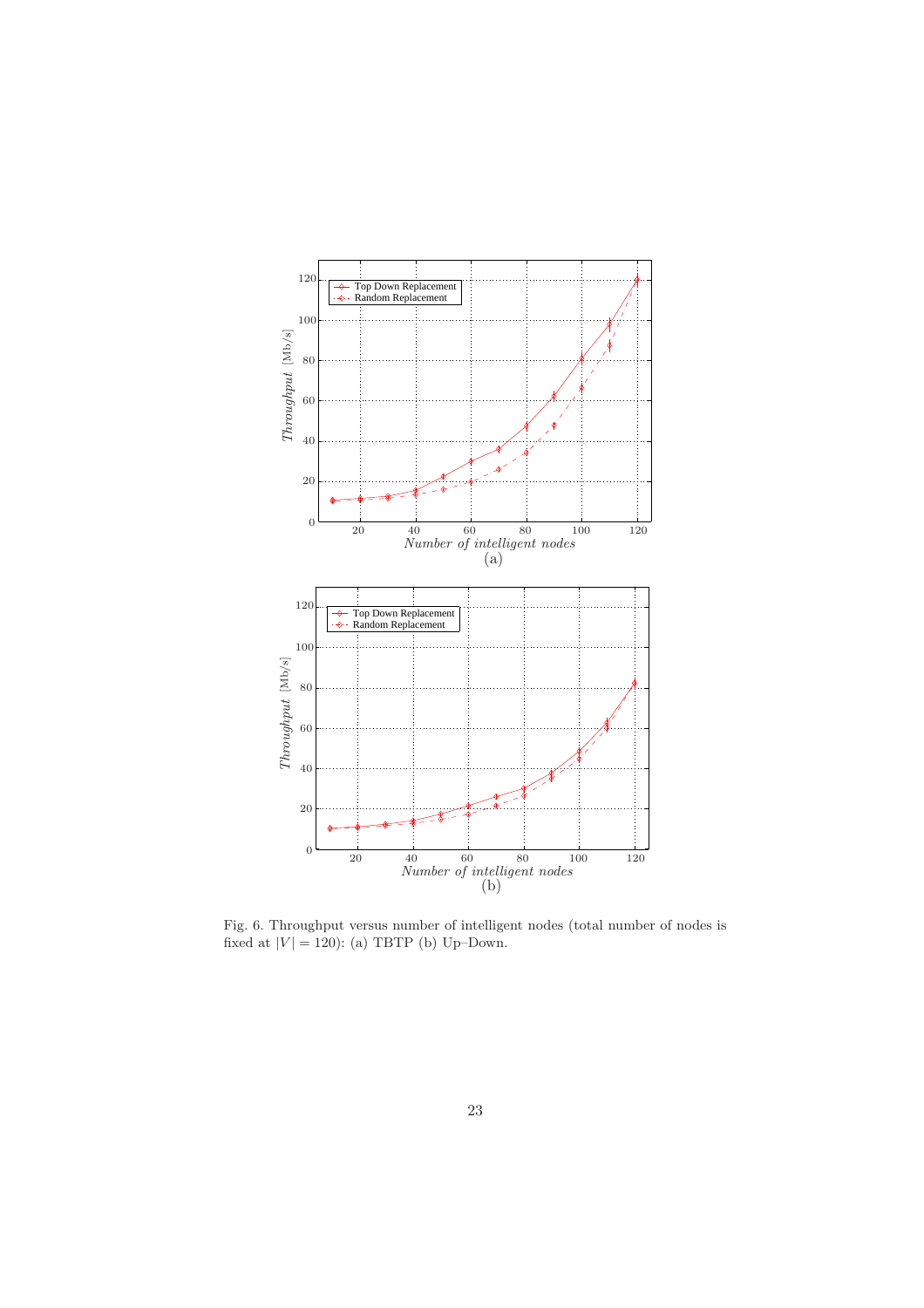

Fig. 7. Performance of dTBTP with random ID assignment and distance-based ID assignment.



Fig. 8. Convergence time of dTBTP.